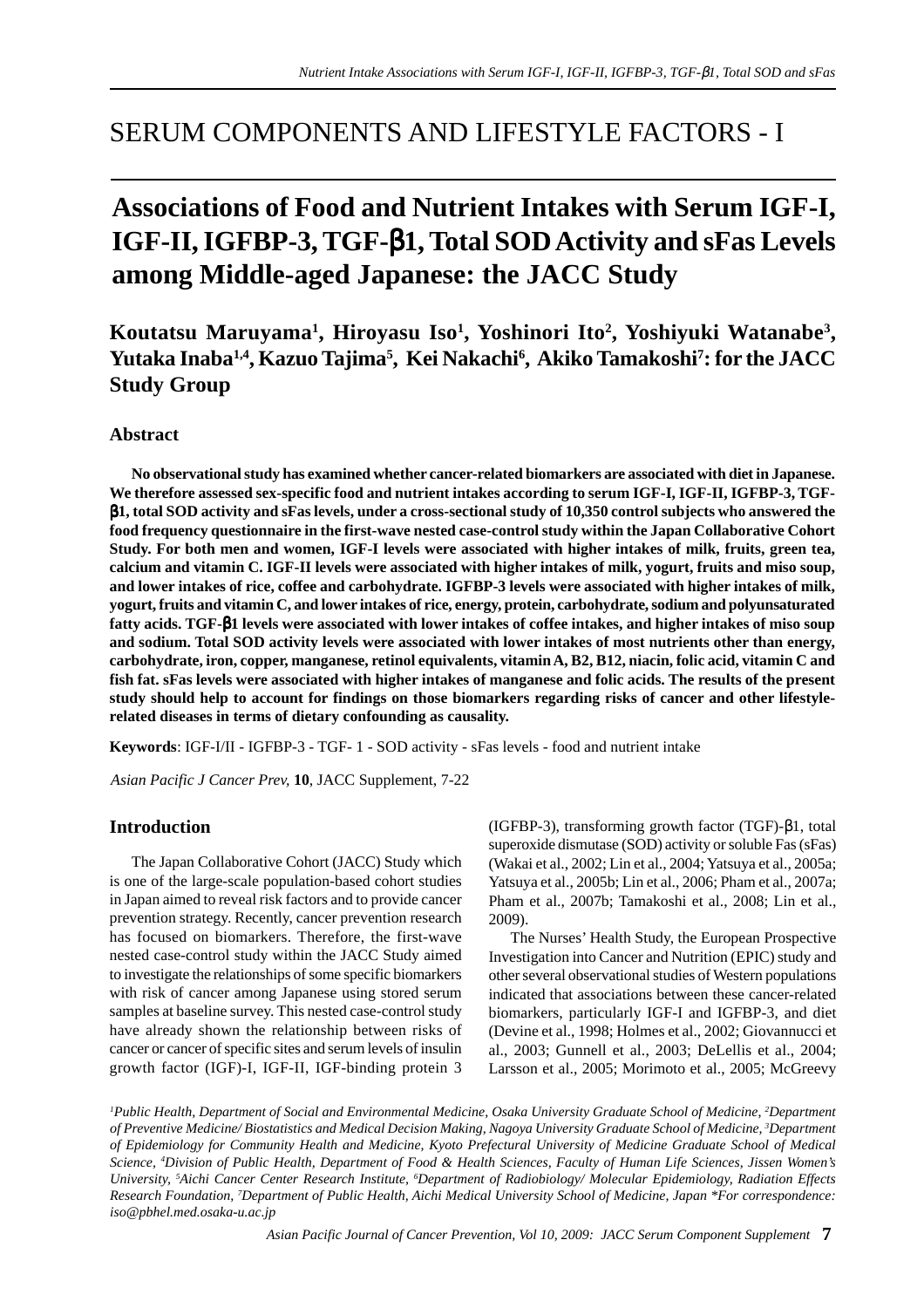et al., 2007; Norat et al., 2007; Crowe et al., 2009). However, few observational studies has examined whether these biomarkers are associated with diet in Japanese populations.

Therefore, the objective in the present study was to examine food and nutrient intakes according to IGF-I, IGF-II, IGFBP-3, TGF-β1, total SOD activity and sFas levels.

## **Materials and Methods**

#### *Subjects and setting*

The JACC Study began in 1988-90 when 110,792 individuals, 46,465 men and 64,327 women aged 40-79 years living in 45 communities across Japan, took part in municipal health screening examinations and completed a self-administered questionnaire about their lifestyle and medical history. Details of this cohort design and methods were elsewhere (Ohno et al., 2001; Tamakoshi A et al., 2005).

The 39,242 participants from 110,792 participants were collected peripheral blood samples between 1988 and 1990. The collected blood samples were stored in deep freezers at -80ºC until 1999. Previously, details of these samples measurements were described elsewhere (Ito Y et al., 2005).

In this study, we conducted a cross-sectional investigation and used 10,350 control subjects with answering the food frequency questionnaire (FFQ) except for sFas levels, since sFas values were systematically low in one area. Therefore, we excluded all sFas data in that area from the analysis. Table 1 shows the number of subjects and means of age according to quartiles of cancerrelated biomarker levels for both men and women. The study design and use of serum were approved by the

Ethical Board at the Nagoya University School of Medicine.

#### *Dietary assessment*

We used a validated self-administered food frequency questionnaire (FFQ). The components of the FFQ were as follows. Thirty three foods (beef, pork, ham or sausage, chicken, liver, eggs, milk, yogurt, cheese, butter, margarine, deeply-fried foods or tempura, fried vegetables, fresh fish, steamed fish paste, dried fish or salted fish, spinach or garland chrysanthemum, carrots or pumpkins, tomatoes, cabbage or head lettuce, Chinese cabbage, edible wild plants, fungi, potatoes, algae, pickles, preserved foods using soy sauce, boiled beans, tofu, citrus fruits, fruits excluding citrus varieties, fresh fruit juice in summer, and sweets) had a 5-level precoded answer for frequency of intake: 'rarely eat', 'once or twice per month', 'once or twice per week', '3 to 4 times per week', and 'almost daily'. Also, the exact frequency was questioned for six items (miso soup, boiled rice, coffee, tea, green tea, and oolong tea). We also calculated energy and major nutrient intakes estimated by this FFQ (Date C et al., 2005).

#### *Statistical analysis*

We calculated the age-adjusted proportions of food frequency and means (standard errors) of nutrient intakes by respective quartiles of IGF-I, IGF-II, IGFBP-3, TGFβ1, total SOD activity and sFas levels. We tested liner trend of these biomarkers with food and nutrient intakes after adjustment for age by using multiple liner regression analysis. Probability values for statistical tests were 2 tailed and p<0.05 was regarded as statistically significant. The SAS statistical package (version 9.1, SAS) was used for the analyses.

| Table 1. Number of Subjects and Mean Values of Age According to Quartiles of Cancer-related Biomarker |  |  |  |  |
|-------------------------------------------------------------------------------------------------------|--|--|--|--|
| <b>Levels</b>                                                                                         |  |  |  |  |

|                          |             | Men            |                      |         |                | Women          |                |          |
|--------------------------|-------------|----------------|----------------------|---------|----------------|----------------|----------------|----------|
|                          | Q1          | Q <sub>2</sub> | Q <sub>3</sub>       | Q4      | Q <sub>1</sub> | Q <sub>2</sub> | Q <sub>3</sub> | Q4       |
| IGF-I, ng/ml             | $\leq$ 91   | 91-120         | 120-160              | >160    | $\leq$ 91      | 91-120         | 120-160        | >160     |
| No. of subjects          | 1,037       | 1,350          | 1,683                | 1,315   | 1,570          | 1,330          | 1,244          | 817      |
| Age, year                | 65(7.0)     | 64 (7.0)       | 62(7.4)              | 61(8.1) | 67(7.5)        | 65(8.0)        | 61(8.8)        | 58 (9.4) |
| IGF-II, ng/ml            | $\leq 510$  | 510-580        | 580-660              | >660    | $\leq 510$     | 510-580        | 580-660        | >660     |
| No. of subjects          | 1,822       | 1,294          | 1,228                | 1,041   | 1,006          | 1,108          | 1,413          | 1,434    |
| Age, year                | 65(7.3)     | 63(7.3)        | 62(7.5)              | 61(7.7) | 66 (8.3)       | 64(8.9)        | 63(9.1)        | 62(8.5)  |
| IGFBP-3, $\mu$ g/ml      | $\leq$ 2.43 | 2.43-2.92      | $2.92 - 3.46 > 3.46$ |         | $\leq$ 2.43    | 2.43-2.92      | 2.92-3.46      | >3.46    |
| No. of subjects          | 1,562       | 1,454          | 1,237                | 1,132   | 1,036          | 1,128          | 1,360          | 1,437    |
| Age, year                | 65(6.9)     | 63(7.1)        | 61(7.6)              | 61(8.0) | 67(7.7)        | 64(8.6)        | 63(8.9)        | 61(8.9)  |
| $TGF-\beta1, ng/ml$      | $\leq 30.6$ | 30.6-35.9      | $35.9 - 41.6 > 41.6$ |         | $\leq 30.6$    | 30.6-35.9      | 35.9-41.6      | >41.6    |
| No. of subjects          | 1,066       | 1,302          | 1,411                | 1,576   | 1,540          | 1,301          | 1,148          | 965      |
| Age, year                | 65(7.2)     | 64 (7.0)       | 62(7.3)              | 61(7.8) | 65(8.9)        | 63(8.6)        | 63(8.6)        | 63(9.2)  |
| Total SOD activity, U/ml | $\leq$ 2.3  | $2.3 - 2.6$    | $2.6 - 3.1$          | >3.1    | $\leq$ 2.3     | $2.3 - 2.6$    | $2.6 - 3.1$    | >3.1     |
| No. of subjects          | 2,156       | 1,185          | 998                  | 1,049   | 1,175          | 1,051          | 1,326          | 1,410    |
| Age, year                | 62(7.6)     | 63(7.5)        | 64 (7.3)             | 63(7.7) | 62(9.1)        | 64(8.7)        | 64(8.8)        | 64(8.7)  |
| sFAS, ng/ml              | $\leq 1.8$  | $1.8 - 2.2$    | $2.2 - 2.6$          | >2.6    | $\leq 1.8$     | $1.8 - 2.2$    | $2.2 - 2.6$    | >2.6     |
| No. of subjects          | 1,147       | 1,329          | 1,102                | 1,276   | 1,214          | 1,261          | 1,000          | 1,041    |
| Age, year                | 61(7.4)     | 62(7.8)        | 63(7.5)              | 65(7.5) | 60(9.7)        | 62(8.5)        | 65(8.3)        | 67(7.6)  |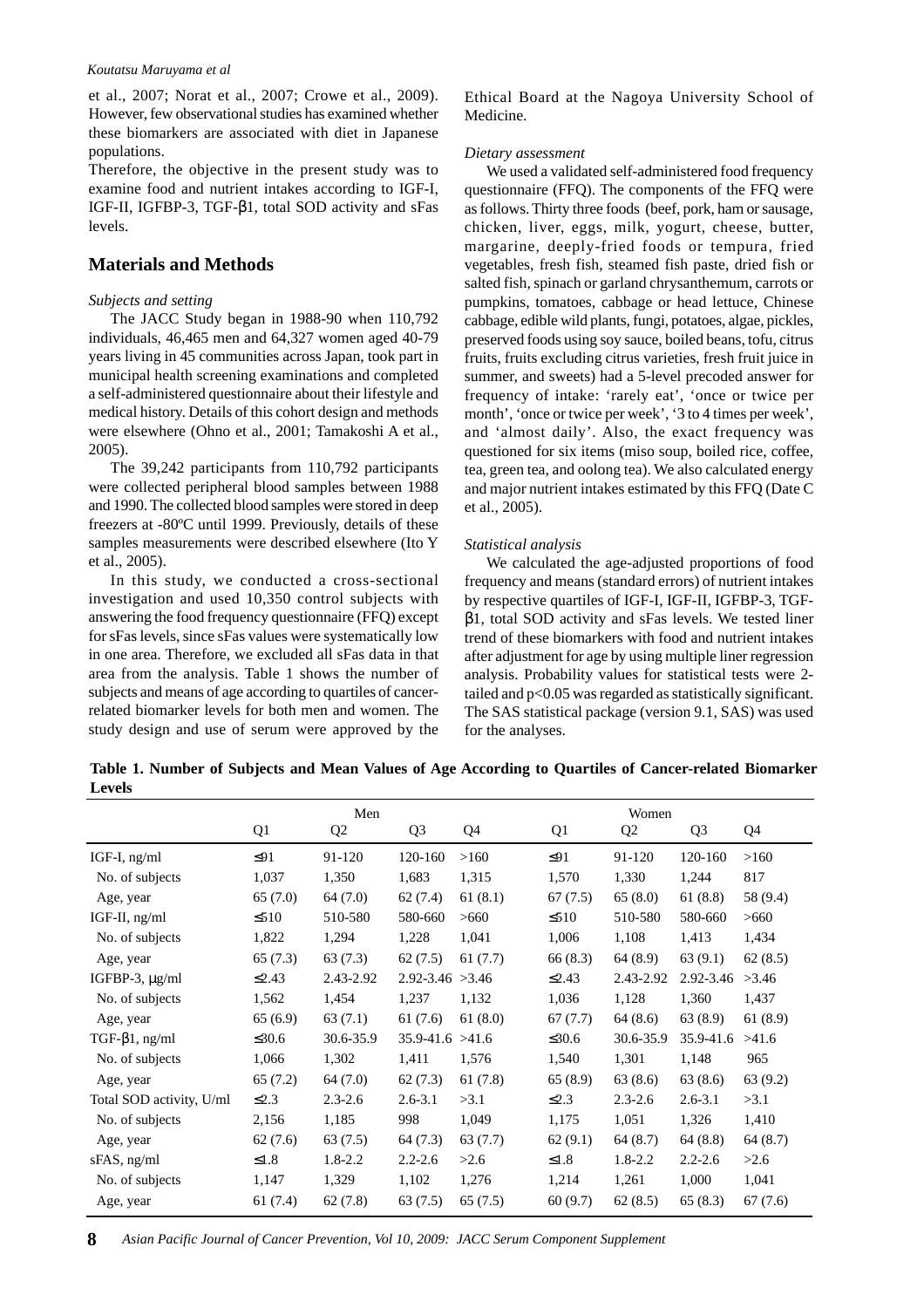|                                      |           |                | Men                   |         |             | Women     |                |                     |      |             |
|--------------------------------------|-----------|----------------|-----------------------|---------|-------------|-----------|----------------|---------------------|------|-------------|
|                                      | Q1        | Q <sub>2</sub> | Q <sub>3</sub>        | Q4      | p for trend | Q1        | Q <sub>2</sub> | Q <sub>3</sub>      | Q4   | p for trend |
| ng/ml                                | $\leq$ 91 |                | $91-120$ 120-160 >160 |         |             | $\leq 91$ |                | 91-120 120-160 >160 |      |             |
| $3-4/w$ and more, %                  |           |                |                       |         |             |           |                |                     |      |             |
| Beef                                 | 12.3      | 12.8           | 10.8                  | 8.3     | 0.001       | 16.2      | 13.3           | 11.4                | 9.7  | < 0.001     |
| Pork (excluding ham/sausage)         | 26.8      | 22.6           | 22.2                  | 24.2    | 0.26        | 25.6      | 22.3           | 21.7                | 20.8 | 0.010       |
| Ham/sausage                          | 18.0      | 13.6           | 14.9                  | 13.9    | 0.04        | 15.6      | 12.9           | 15.0                | 12.8 | 0.200       |
| Chicken                              | 25.9      | 20.4           | 20.9                  | 21.0    | 0.02        | 26.7      | 24.3           | 27.0                | 23.2 | 0.220       |
| Liver                                | 3.9       | 5.0            | 5.1                   | 4.8     | 0.68        | 4.9       | 5.1            | 5.2                 | 2.7  | 0.080       |
| Eggs                                 | 74.8      | 72.2           | 73.5                  | 73.8    | 0.86        | 67.7      | 70.3           | 73.3                | 71.2 | 0.020       |
| Milk                                 | 42.2      | 53.1           | 59.0                  | 64.0    | < 0.001     | 53.8      | 59.2           | 66.6                | 67.9 | < 0.001     |
| Yogurt                               | 5.0       | 7.2            | 6.3                   | 9.9     | 0.001       | 11.7      | 10.9           | 11.6                | 14.4 | 0.140       |
| Cheese                               | 8.2       | 6.5            | 7.3                   | 8.5     | 0.64        | 7.1       | 5.0            | 7.0                 | 7.6  | 0.620       |
| <b>Butter</b>                        | 10.1      | 7.0            | 7.6                   | 8.7     | 0.45        | 11.0      | 9.1            | 9.6                 | 7.6  | 0.040       |
| Margarine                            | 14.0      | 13.3           | 15.2                  | 15.9    | 0.17        | 20.4      | 21.1           | 21.1                | 18.6 | 0.540       |
| Deep-fried foods/tempura             | 26.5      | 28.4           | 29.1                  | 26.7    | 0.94        | 25.9      | 21.6           | 24.3                | 22.5 | 0.160       |
| Fried vegetables                     | 46.4      | 45.4           | 44.2                  | 46.0    | 0.83        | 45.6      | 42.3           | 44.6                | 43.5 | 0.460       |
| Fresh fish                           | 67.0      | 57.7           | 59.2                  | 61.1    | 0.04        | 60.5      | 58.1           | 57.6                | 62.8 | 0.600       |
| Kamaboko (fish paste)                | 13.6      | 14.6           | 14.8                  | 13.6    | 0.81        | 15.5      | 18.2           | 14.8                | 16.5 | 0.990       |
| Dried fish/salted fish               | 32.1      | 32.6           | 34.2                  | 34.3    | 0.23        | 27.8      | 30.8           | 32.4                | 28.9 | 0.300       |
| 5/w and more, %                      |           |                |                       |         |             |           |                |                     |      |             |
| Spinach/garland chrysanthemum        |           |                |                       |         |             |           |                |                     |      |             |
|                                      | 38.9      | 34.9           | 35.7                  | 35.3    | 0.18        | 36.8      | 39.1           | 37.4                | 37.7 | 0.760       |
| Carrot/pumpkin                       | 19.7      | 15.2           | 15.6                  | 15.6    | 0.03        | 25.2      | 26.3           | 25.4                | 28.7 | 0.160       |
| Tomatoes                             | 17.7      | 17.4           | 16.2                  | 18.4    | 0.73        | 21.9      | 22.3           | 23.9                | 24.4 | 0.160       |
| Cabbage or head lettuce              | 23.6      | 20.7           | 21.8                  | 23.1    | 0.96        | 31.2      | 32.2           | 29.8                | 32.9 | 0.690       |
| Chinese cabbage                      | 16.3      | 17.8           | 18.1                  | 18.2    | 0.32        | 15.7      | 18.3           | 20.1                | 20.6 | 0.010       |
| Edible wild plants                   | 4.2       | 3.2            | 3.2                   | 3.1     | 0.25        | 3.9       | 3.8            | 3.4                 | 2.6  | 0.160       |
| Fungi/mushrooms                      | 7.0       | 7.6            | 7.0                   | 7.4     | 0.91        | 8.7       | 10.4           | 7.7                 | 10.7 | 0.420       |
| Potatoes                             | 21.5      | 13.9           | 13.9                  | 16.4    | $0.01\,$    | 23.2      | 17.4           | 21.4                | 25.2 | 0.360       |
| Algae (seaweeds)                     | 33.7      | 27.2           | 27.4                  | 29.0    | 0.05        | 39.2      | 36.9           | 40.2                | 40.1 | 0.540       |
| Pickles                              | 64.2      | 60.5           | 61.7                  | 62.6    | 0.68        | 66.0      | 64.5           | 63.6                | 64.1 | 0.300       |
| Preserved foods/soy sauce            | 5.3       | 7.4            | 7.4                   | 5.2     | 0.71        | 8.0       | 7.5            | 7.0                 | 7.5  | 0.600       |
| <b>Boiled</b> beans                  | 4.1       | 5.6            | 5.3                   | 6.3     | 0.07        | 5.3       | 7.7            | 7.7                 | 8.9  | 0.010       |
| Tofu (soybean curd)                  | 43.8      | 32.1           | 32.9                  | 31.7    | < 0.001     | 44.5      | 35.7           | 35.5                | 35.2 | < 0.001     |
| Citrus fruits                        | 26.5      | 30.5           | 27.7                  | 29.7    | 0.29        | 38.6      | 44.5           | 47.8                | 48.3 | < 0.001     |
| Fresh fruit juice (summer)           | 8.9       | 16.0           | 14.3                  | 15.8    | < 0.001     | 13.1      | 15.3           | 16.3                | 19.4 | 0.001       |
| Fruits (excluding citrus)            | 22.8      | 25.8           | 22.1                  | 29.7    | < 0.001     | 38.1      | 40.9           | 42.7                | 46.9 | < 0.001     |
| Sweets                               | 17.9      | 19.0           | 18.6                  | 16.8    | 0.41        | 26.1      | 24.5           | 24.5                | 20.2 | 0.010       |
| Coffee                               | 14.6      | 22.0           | 18.9                  | 20.7    | $0.02\,$    | 23.1      | 24.8           | 20.3                | 22.1 | 0.300       |
| Tea                                  | $\rm 0.8$ | 1.3            | 1.1                   | $0.8\,$ | 0.78        | 1.3       | $2.1\,$        | 1.5                 | 1.5  | 0.720       |
| Green tea                            | 59.3      | 71.2           | 70.5                  | 68.6    | $0.01\,$    | 63.3      | 68.9           | 67.7                | 68.7 | 0.040       |
| Oolong tea                           | 2.1       | 3.4            | 3.3                   | 5.1     | 0.001       | 6.7       | $7.7\,$        | 7.3                 | 10.9 | 0.010       |
| 3/d and more, %                      |           |                |                       |         |             |           |                |                     |      |             |
| Bowls of rice (at present)           | 82.8      | 82.7           | 83.2                  | 77.8    | 0.002       | 72.9      | 74.3           | 73.2                | 73.6 | 0.770       |
| Bowls of rice (at 30 years old)      | 93.1      | 92.8           | 93.2                  | 91.2    | 0.11        | 89.0      | 88.2           | 87.5                | 87.9 | 0.350       |
| Bowls of miso (at present)           | 42.7      | 37.0           | 37.7                  | 36.4    | $0.01\,$    | 23.9      | 22.2           | 21.8                | 23.1 | 0.570       |
| Bowls of miso (at 30 years old) 62.6 |           | 53.4           | 56.3                  | 55.4    | $0.02\,$    | 44.4      | 38.5           | 43.8                | 47.8 | 0.220       |

**Table 2. Sex-specific Age-adjusted Proportions of Higher Frequency of Foods According to Quartiles of Serum IGF-I Levels**

## **Results**

*Food intakes according to quartiles of IGF-I* (Table 2) For both men and women, persons with higher IGF-I levels had higher proportions of 3 or more servings/week

of milk and of 5 or more serving/week of fresh fruits juice, fruits, green tea and oolong tea, and lower proportions of 3 or more servings/week of beef and of 5 or more servings/ week of tofu intake.

Other factors, like bowls of rice at present and yoghurt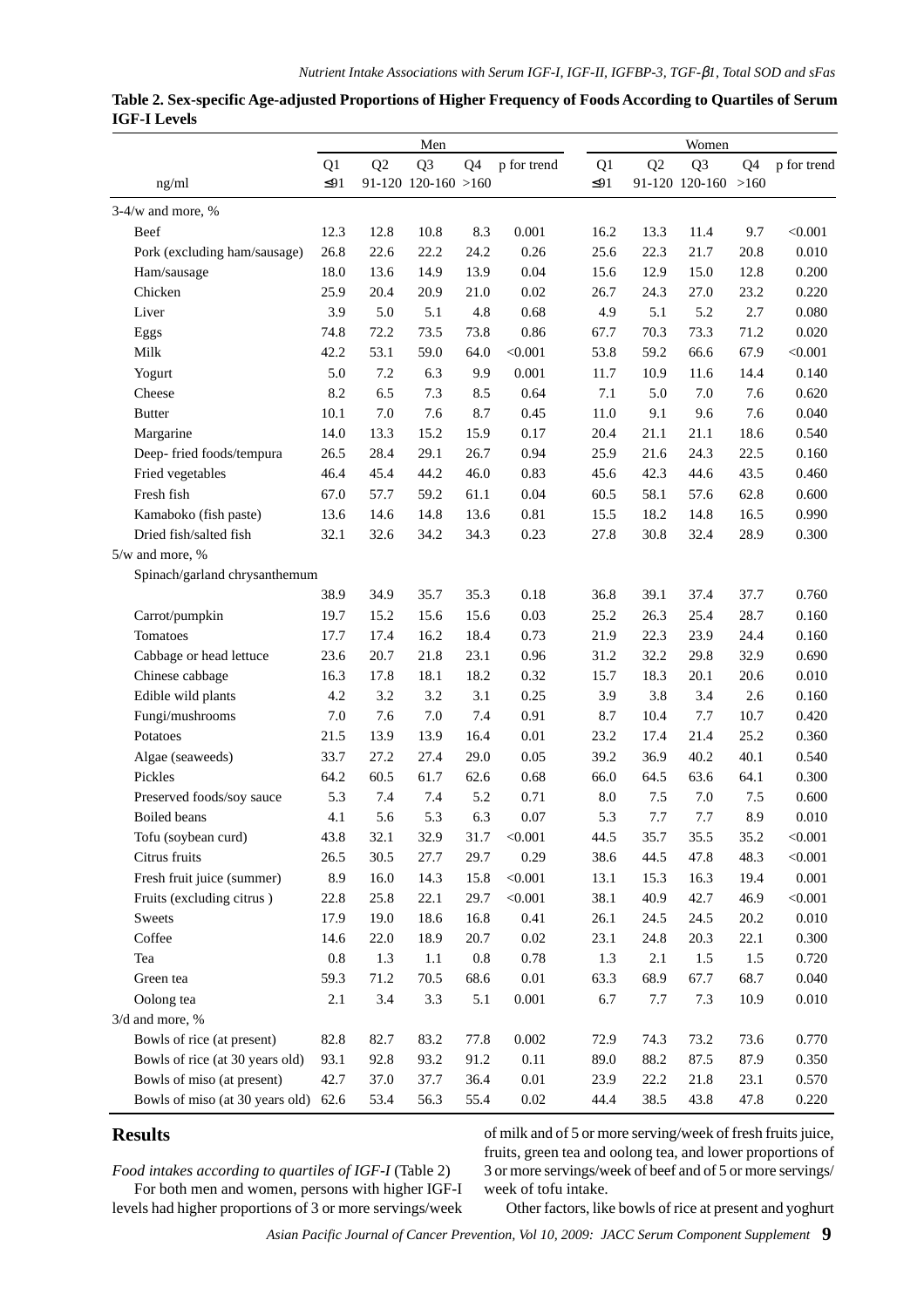|                  |                 |                                                     | Men                       |                                       |             |                 |                                                         | Women                                        |                      |                |
|------------------|-----------------|-----------------------------------------------------|---------------------------|---------------------------------------|-------------|-----------------|---------------------------------------------------------|----------------------------------------------|----------------------|----------------|
| ng/ml            | Q1<br>$\leq$ 91 | Q2<br>91-120                                        | Q <sub>3</sub><br>120-160 | Q4<br>>160                            | p for trend | Q1<br>$\leq 91$ | Q2<br>91-120                                            | Q <sub>3</sub><br>120-160                    | Q4<br>>160           | p for<br>trend |
| Energy, kcal     |                 | 1,810 (20.2) 1,818 (17.7)                           |                           | $1,832$ (15.9) $1,765$ (17.8) < 0.001 |             |                 | 1,455 (12.2) 1,468 (12.8) 1,452 (12.9) 1,457 (15.0)     |                                              |                      | 0.95           |
| Protein, g       | 59.1 $(0.7)$    | 58.9 (0.6)                                          | 60.0(0.5)                 | 59.7 (0.6)                            | 0.34        | 55.2 (0.5)      | 55.0(0.5)                                               | 55.6 (0.5)                                   | 56.3 (0.6)           | 0.16           |
| Fat, g           | 32.3(0.4)       | 32.5(0.4)                                           | 33.4 (0.4)                | $33.6 \quad (0.4)$                    | 0.01        | 32.4 (0.4)      | 31.8(0.4)                                               | 32.5(0.4)                                    | 32.6(0.4)            | 0.57           |
| Carbohydrate, g  | 270(3.7)        | 271 (3.2)                                           | 272 (2.9)                 | 261(3.2)                              | 0.05        | 229(2.2)        | 234(2.3)                                                | 227(2.3)                                     | 228 (2.7)            | 0.55           |
| Metals, mg       |                 |                                                     |                           |                                       |             |                 |                                                         |                                              |                      |                |
| Sodium           |                 | 2,409 (38.6) 2,290 (33.8) 2,337 (30.5) 2,398 (34.0) |                           |                                       | 0.73        | 2,108(28.6)     |                                                         | 2,019 (29.9) 2,111 (30.1) 2,195 (35.1)       |                      | 0.04           |
| Potassium        |                 | 2,274 (29.5) 2,391 (25.8)                           |                           | $2,414$ (23.3) 2,457 (25.9) <0.001    |             | 2,313(23.1)     |                                                         | 2,387 (24.1) 2,423 (24.2) 2,497 (28.3)<0.001 |                      |                |
| Calcium          | 480 (7.1)       | 507(6.2)                                            | 525 (5.6)                 | 544 (6.3) $< 0.001$                   |             | 493 (5.7)       | 508 (5.9)                                               | 524 (6.0)                                    | 541 $(6.9) < 0.001$  |                |
| Magnesium        | 237(2.7)        | 238 (2.4)                                           | 241 (2.2)                 | 243 (2.4)                             | 0.04        | 225(2.0)        | 226(2.1)                                                | 229(2.1)                                     | 235 $(2.5)$ <0.001   |                |
| Phosphate        | 917 (10.6)      | 929 (9.3)                                           | 950 (8.4)                 | 954 (9.4)                             | 0.004       | 875 (8.1)       | 881 (8.4)                                               | 894 (8.5)                                    | 910 (9.9)            | 0.01           |
| Iron, g          | 7.9(0.1)        | 8.1(0.1)                                            | 8.2(0.1)                  | 8.2(0.1)                              | 0.02        | 7.4 $(0.1)$     | 7.6 $(0.1)$                                             | 7.7(0.1)                                     | 7.8 $(0.1)$ < 0.001  |                |
| Zinc             | 7.9(0.1)        | 7.9(0.1)                                            | 8.0(0.1)                  | 7.8(0.1)                              | 0.91        | 7.1(0.1)        | 7.1<br>(0.1)                                            | 7.1(0.1)                                     | 7.1(0.1)             | 0.74           |
| Copper           | 1.3(0.0)        | 1.3(0.0)                                            | 1.3(0.0)                  | 1.3(0.0)                              | 0.61        | 1.1(0.0)        | 1.1<br>(0.0)                                            | 1.1(0.0)                                     | 1.1(0.0)             | 0.21           |
| Manganese        | 5.0(0.1)        | 6.5(0.1)                                            | 6.2 $(0.1)$               | 6.0 $(0.1)$ <0.001                    |             | 4.8(0.1)        | 5.7<br>(0.1)                                            | 5.6(0.1)                                     | 5.7 $(0.1)$ < 0.001  |                |
| Vitamins, mg     |                 |                                                     |                           |                                       |             |                 |                                                         |                                              |                      |                |
| Retinol*, µg     | 511 (33.8)      | 610 (29.5)                                          | 637(26.6)                 | 583 (29.7)                            | 0.16        | 510 (27.4)      | 563 (28.6)                                              | 583 (28.8)                                   | 472 (33.6)           | 0.65           |
| Carotene, µg     |                 | 3,334 (55.9) 3,134 (48.9)                           |                           | 3,210 (44.1) 3,267 (49.2)             | 0.78        | 3,401(44.6)     |                                                         | 3,367 (46.5) 3,429 (46.9) 3,571 (54.7)       |                      | 0.02           |
| Vitamin A, IU    |                 | 1,094 (36.3) 1,183 (31.8) 1,218 (28.7) 1,172 (31.9) |                           |                                       | 0.13        |                 | $1,107(29.6)$ $1,169(30.8)$ $1,198(31.1)$ $1,111(36.2)$ |                                              |                      | 0.66           |
| Vitamin D        | 8.5(0.2)        | 8.0(0.1)                                            | 8.3(0.1)                  | 8.2(0.1)                              | 0.48        | 8.0(0.1)        | 7.9(0.1)                                                | 8.0(0.1)                                     | 8.3(0.2)             | 0.15           |
| Vitamin E        | 5.4(0.1)        | 5.2 $(0.1)$                                         | 5.4(0.1)                  | 5.4 $(0.1)$                           | 0.49        | 5.4 $(0.1)$     | 5.2(0.1)                                                | 5.4(0.1)                                     | 5.5(0.1)             | 0.16           |
| Vitamin K        | 205(3.2)        | 194(2.8)                                            | 198 (2.5)                 | 200(2.8)                              | 0.57        | 197(2.5)        | 194(2.6)                                                | 198 (2.7)                                    | 203(3.1)             | 0.14           |
| Vitamin B1       | 0.77(0.0)       | 0.76(0.0)                                           | 0.78(0.0)                 | 0.79(0.0)                             | 0.14        | 0.75(0.0)       | 0.75(0.0)                                               | 0.76(0.0)                                    | 0.78(0.0)            | 0.05           |
| Vitamin B2       | 1.13(0.0)       | 1.32(0.0)                                           | 1.32(0.0)                 | $1.33(0.0)$ < 0.001                   |             | 1.18(0.0)       | 1.29(0.0)                                               | 1.30(0.0)                                    | 1.31 $(0.0)$ < 0.001 |                |
| Niacin           | 13.1(0.2)       | 13.6(0.2)                                           | 13.6(0.1)                 | 13.5(0.2)                             | 0.18        | 12.8(0.1)       | 13.0(0.1)                                               | 13.0(0.1)                                    | 13.2(0.2)            | 0.07           |
| Vitamin B6       | 1.09(0.0)       | 1.09(0.0)                                           | 1.11(0.0)                 | 1.11(0.0)                             | 0.10        | 1.07(0.0)       | 1.07(0.0)                                               | 1.09(0.0)                                    | 1.11(0.0)0.004       |                |
| Vitamin B12      | 8.0(0.2)        | 8.1(0.1)                                            | 8.3(0.1)                  | 8.2(0.1)                              | 0.30        | 7.4 $(0.1)$     | 7.4 $(0.1)$                                             | 7.7(0.1)                                     | 7.5(0.2)             | 0.37           |
| Folic acid       | 383 (7.1)       | 443 (6.2)                                           | 438 (5.6)                 | 434 $(6.3)$ < 0.001                   |             | 384 (5.6)       | 422 (5.9)                                               | 427 (5.9)                                    | 426 $(6.9) < 0.001$  |                |
| Pantothenic acid | 5.3(0.1)        | 5.5(0.1)                                            | 5.6(0.1)                  | 5.6(0.1)                              | 0.001       | 5.2(0.1)        | 5.3(0.1)                                                | 5.4(0.1)                                     | 5.4(0.1)             | 0.01           |
| Vitamin C        | 114(2.1)        | 128 (1.8)                                           | 126(1.6)                  | 128 $(1.8)$ < 0.001                   |             | 123(1.6)        | 132(1.7)                                                | 134 (1.7)                                    | 139 $(2.0)$ < 0.001  |                |
| Fat, g           |                 |                                                     |                           |                                       |             |                 |                                                         |                                              |                      |                |
| Saturated        | 9.1(0.1)        | 9.6(0.1)                                            | 9.9(0.1)                  | $10.1$ $(0.1)$ $< 0.001$              |             | 9.6(0.1)        | 9.7(0.1)                                                | 9.9(0.1)                                     | 9.9(0.1)             | 0.08           |
| Monounsaturated  | 10.2(0.2)       | 10.2 (0.1)                                          | 10.4(0.1)                 | 10.5(0.1)                             | 0.10        | 10.3(0.1)       | 10.1(0.1)                                               | 10.3(0.1)                                    | 10.2(0.2)            | 0.74           |
| Polyunsaturated  | 8.0(0.1)        | 7.6(0.1)                                            | 7.8(0.1)                  | 7.8(0.1)                              | 0.90        | 7.3(0.1)        | 7.0(0.1)                                                | 7.2(0.1)                                     | 7.3(0.1)             | 0.99           |
| Cholesterol mg   | 278 (4.6)       | 275(4.0)                                            | 283(3.6)                  | 284 (4.0)                             | 0.15        | 272 (3.8)       | 269 (3.9)                                               | 275(4.0)                                     | 274 (4.6)            | 0.55           |
| Dietary fiber, g |                 |                                                     |                           |                                       |             |                 |                                                         |                                              |                      |                |
| Soluble          | 2.0(0.0)        | 1.9(0.0)                                            | 1.9(0.0)                  | 2.0(0.0)                              | 0.90        | 2.0(0.0)        | 1.9(0.0)                                                | 2.0(0.0)                                     | 2.1(0.0)             | 0.01           |
| Unsoluble        | 8.3(0.1)        | 8.0(0.1)                                            | 8.2(0.1)                  | 8.2(0.1)                              | 0.67        | 7.8(0.1)        | 7.7(0.1)                                                | 7.8(0.1)                                     | 8.1 (0.1)            | 0.03           |
| Total            | 11.4(0.2)       | 10.8(0.1)                                           | 11.1(0.1)                 | 11.2(0.1)                             | 0.77        | 10.9(0.1)       | 10.7(0.1)                                               | 10.9(0.1)                                    | $11.3$ $(0.1)$       | 0.04           |
| Salt, g          | 6.0(0.1)        | 5.7(0.1)                                            | 5.8(0.1)                  | 6.0(0.1)                              | 0.77        | 5.3(0.1)        | 5.0(0.1)                                                | 5.3(0.1)                                     | 5.5(0.1)             | 0.05           |
| Animal fat, g    | 14.1(0.3)       | 15.1(0.2)                                           | 15.5(0.2)                 | 15.9 $(0.2)$ <0.001                   |             | 15.3(0.2)       | 15.5(0.2)                                               | 15.8(0.2)                                    | 15.6(0.3)            | 0.25           |
| Fish fat, g      | 4.7(0.1)        | 4.4 $(0.1)$                                         | 4.6 $(0.1)$               | 4.5(0.1)                              | 0.40        | 4.4 $(0.1)$     | 4.3(0.1)                                                | 4.4 $(0.1)$                                  | 4.6 $(0.1)$          | 0.23           |
| Vegetable oil, g | 13.5(0.2)       | 12.9(0.2)                                           | 13.3(0.2)                 | 13.2(0.2)                             | 0.75        | 12.7(0.2)       | 12.0(0.2)                                               | 12.3(0.2)                                    | $12.4 \quad (0.2)$   | 0.30           |

## **Table 3. Sex-specific Age-adjusted Mean and Standard Error of Energy and Nutrient Intakes According to Quartiles of Serum IGF-I Levels**

\* equivalents

were only significant for men, whereas citris fruits were only highly significant for women.

## *Mean energy and nutrient intakes according to quartiles of IGF-I* (Table 3)

Persons with higher IGF-I levels had higher mean intakes of potassium, calcium and vitamin B2, C, folic acid and pantothenic acid for both men and women. Men

with higher IGF-I levels had higher mean intakes of total fat and saturated fatty acids. Women with higher IGF-I levels also tended to have higher mean intake of saturated fat.

## *Frequency of food intakes according to quartiles of IGF-II* (Table 4)

For both men and women, persons with higher IGF-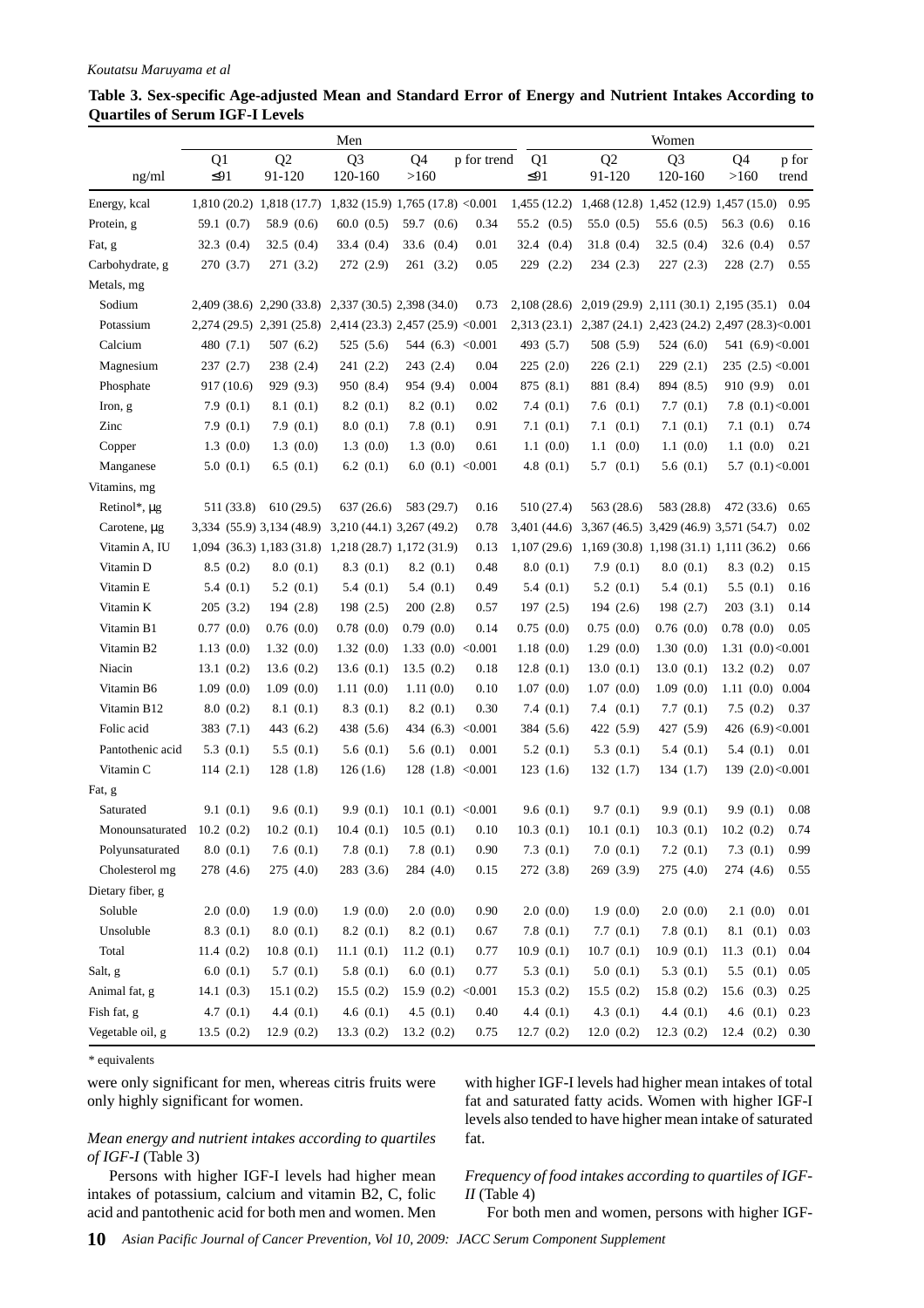|                                      |      |      | Men                                               |         |             | Women |                                                   |                |      |             |
|--------------------------------------|------|------|---------------------------------------------------|---------|-------------|-------|---------------------------------------------------|----------------|------|-------------|
| ng/ml                                | Q1   | Q2   | Q <sub>3</sub><br>$\leq$ 510 510-580 580-660 >660 | Q4      | p for trend | Q1    | Q <sub>2</sub><br>$\leq$ 510 510-580 580-660 >660 | Q <sub>3</sub> | Q4   | p for trend |
| 3-4/w and more, %                    |      |      |                                                   |         |             |       |                                                   |                |      |             |
| Beef                                 | 14.5 | 10.7 | 8.0                                               | 8.1     | < 0.001     | 15.3  | 13.7                                              | 13.5           | 10.1 | 0.001       |
| Pork (excluding ham/sausage)         | 23.9 | 25.1 | 21.4                                              | 24.2    | 0.71        | 26.1  | 25.6                                              | 21.6           | 19.9 | < 0.001     |
| Ham/ausage                           | 16.3 | 15.4 | 13.3                                              | 13.9    | 0.05        | 15.9  | 14.5                                              | 14.3           | 13.0 | $0.07\,$    |
| Chicken                              | 23.9 | 20.5 | 20.8                                              | 20.8    | 0.06        | 27.6  | 25.6                                              | 25.1           | 24.5 | 0.12        |
| Liver                                | 4.4  | 5.6  | 4.6                                               | 5.0     | 0.70        | 5.4   | 6.0                                               | 4.2            | 3.6  | 0.04        |
| Eggs                                 | 74.7 | 73.2 | 74.0                                              | 71.2    | 0.07        | 73.0  | 70.6                                              | 70.4           | 68.3 | 0.02        |
| Milk                                 | 51.5 | 56.5 | 58.3                                              | 58.3    | < 0.001     | 57.7  | 57.4                                              | 61.6           | 64.9 | < 0.001     |
| Yogurt                               | 5.8  | 6.0  | 8.9                                               | 9.8     | < 0.001     | 10.6  | 11.3                                              | 12.0           | 13.2 | 0.08        |
| Cheese                               | 8.0  | 6.2  | 7.5                                               | 8.7     | 0.52        | 7.1   | 5.9                                               | 6.9            | 6.6  | 0.97        |
| <b>Butter</b>                        | 8.7  | 7.8  | 8.5                                               | 7.8     | 0.60        | 9.8   | 9.8                                               | 9.8            | 9.0  | 0.57        |
| Margarine                            | 12.9 | 14.6 | 15.0                                              | 16.9    | 0.02        | 20.2  | 20.3                                              | 20.6           | 20.5 | 0.90        |
| Deep-fried foods/tempura             | 29.4 | 28.5 | 25.9                                              | 26.5    | 0.09        | 24.0  | 25.0                                              | 23.6           | 23.2 | 0.52        |
| Fried vegetables                     | 45.0 | 46.6 | 44.3                                              | 45.9    | 0.87        | 43.1  | 42.4                                              | 44.3           | 45.9 | 0.14        |
| Fresh fish                           | 59.0 | 61.6 | 61.2                                              | 62.5    | 0.08        | 57.0  | 59.9                                              | 59.2           | 61.2 | $0.07\,$    |
| Kamaboko (fish paste)                | 16.1 | 12.7 | 12.1                                              | 16.0    | 0.63        | 18.1  | 16.8                                              | 15.8           | 15.2 | 0.13        |
| Dried fish/salted fish               | 33.5 | 32.3 | 34.2                                              | 33.8    | 0.72        | 29.0  | 31.5                                              | 29.2           | 30.1 | 0.89        |
| 5/w and more, %                      |      |      |                                                   |         |             |       |                                                   |                |      |             |
| Spinach/garland chrysanthemum        |      |      |                                                   |         |             |       |                                                   |                |      |             |
|                                      | 34.6 | 38.6 | 35.2                                              | 36.3    | 0.62        | 38.0  | 37.7                                              | 37.7           | 37.5 | 0.85        |
| Carrot/pumpkin                       | 15.1 | 15.7 | 17.3                                              | 17.8    | 0.05        | 26.3  | 26.2                                              | 26.9           | 25.2 | 0.57        |
| Tomatoes                             | 17.0 | 16.8 | 17.3                                              | 18.7    | 0.30        | 22.3  | 20.5                                              | 24.3           | 23.8 | 0.16        |
| Cabbage/head lettuce                 | 19.4 | 21.1 | 24.8                                              | 25.1    | < 0.001     | 32.5  | 28.8                                              | 32.4           | 31.7 | 0.81        |
| Chinese cabbage                      | 17.3 | 16.4 | 17.9                                              | 19.6    | 0.16        | 16.3  | 19.3                                              | 17.9           | 19.2 | 0.24        |
| Edible wild plants                   | 4.0  | 3.3  | 2.8                                               | 3.2     | 0.23        | 4.4   | 3.7                                               | 2.7            | 3.6  | 0.41        |
| Fungi (enokidake/shiitake)           | 6.9  | 6.7  | 8.1                                               | 7.6     | 0.36        | 8.4   | 10.0                                              | 8.7            | 9.8  | 0.50        |
| Potatoes                             | 14.6 | 13.9 | 17.2                                              | 19.6    | 0.00        | 21.6  | 21.4                                              | 21.6           | 21.5 | 1.00        |
| Algae (seaweeds)                     | 28.4 | 29.0 | 28.9                                              | 29.8    | 0.48        | 38.8  | 38.2                                              | 39.7           | 39.0 | 0.82        |
| Pickles                              | 64.2 | 60.8 | 61.2                                              | 61.1    | < 0.001     | 68.9  | 65.5                                              | 64.8           | 61.1 | < 0.001     |
| Preserved foods/soy sauce            | 6.9  | 6.6  | 5.4                                               | 6.7     | 0.58        | 9.0   | 7.1                                               | 8.2            | 6.2  | 0.04        |
| <b>Boiled</b> beans                  | 5.8  | 5.3  | 4.4                                               | 5.8     | 0.73        | 7.0   | 7.2                                               | 7.4            | 7.0  | 0.97        |
| Tofu (soybean curd)                  | 34.3 | 34.2 | 35.4                                              | 34.5    | 0.78        | 40.5  | 37.6                                              | 37.9           | 37.8 | 0.29        |
| Citrus fruits                        | 31.2 | 27.2 | 29.0                                              | 25.6    | $0.01\,$    | 45.1  | 44.5                                              | 43.8           | 43.4 | 0.43        |
| Fresh fruits juice (summer)          | 13.4 | 13.2 | 14.8                                              | 14.6    | 0.33        | 14.7  | 14.3                                              | 14.6           | 18.0 | 0.03        |
| Fruits (excluding citrus)            | 21.5 | 23.2 | 28.4                                              | 29.1    | < 0.001     | 37.5  | 40.3                                              | 45.3           | 41.4 | $0.06\,$    |
| Sweets                               | 21.5 | 20.3 | 16.2                                              | 11.8    | < 0.001     | 28.4  | 26.7                                              | 24.8           | 18.9 | < 0.001     |
| Coffee                               | 20.9 | 21.4 | 17.5                                              | 15.4    | < 0.001     | 25.6  | 23.6                                              | 22.7           | 20.1 | $0.00\,$    |
| Tea                                  | 0.7  | 1.4  | 1.0                                               | $1.0\,$ | 0.66        | 1.3   | 1.7                                               | 1.5            | 1.8  | 0.57        |
| Green tea                            | 69.5 | 70.9 | 68.6                                              | 64.2    | $0.02\,$    | 68.2  | 68.9                                              | 66.7           | 65.3 | 0.12        |
| Oolong tea                           | 2.7  | 4.0  | $3.5$                                             | $4.2\,$ | 0.113       | 7.0   | 7.0                                               | 8.4            | 8.4  | 0.21        |
| 3/d and more, %                      |      |      |                                                   |         |             |       |                                                   |                |      |             |
| Bowls of rice (at present)           | 83.6 | 81.9 | 81.1                                              | 78.9    | 0.002       | 74.8  | 75.0                                              | 74.1           | 70.7 | < 0.001     |
| Bowls of rice (at 30 years old)      | 92.4 | 92.4 | 92.7                                              | 93.2    | 0.45        | 87.6  | 88.1                                              | 88.8           | 88.2 | 0.66        |
| Bowls of miso (at present)           | 34.3 | 38.0 | 41.5                                              | 41.4    | < 0.001     | 18.6  | 23.4                                              | 22.3           | 25.8 | 0.002       |
| Bowls of miso (at 30 years old) 52.0 |      | 56.9 | 59.9                                              | 60.6    | < 0.001     | 36.0  | 43.1                                              | 43.2           | 48.9 | < 0.001     |

**Table 4. Sex-specific Age-adjusted Proportions of Higher Frequency of Foods According to Quartiles of Serum IGF-II Levels**

II levels had higher proportions of 3 or more servings/ week of milk intakes and of 3 or more bowls/day of miso soup intake (both at present and 30 years old), and lower proportions of 3 or more servings/week of beef and eggs intakes, of 5 or more serving/week of sweets and coffee

intakes and of 3 or more bowls of rice intake at present.

*Mean energy and nutrient intakes according to quartiles of IGF-II* (Table 5)

*Asian Pacific Journal of Cancer Prevention, Vol 10, 2009: JACC Serum Component Supplement* **11** Persons with higher IGF-II levels had lower mean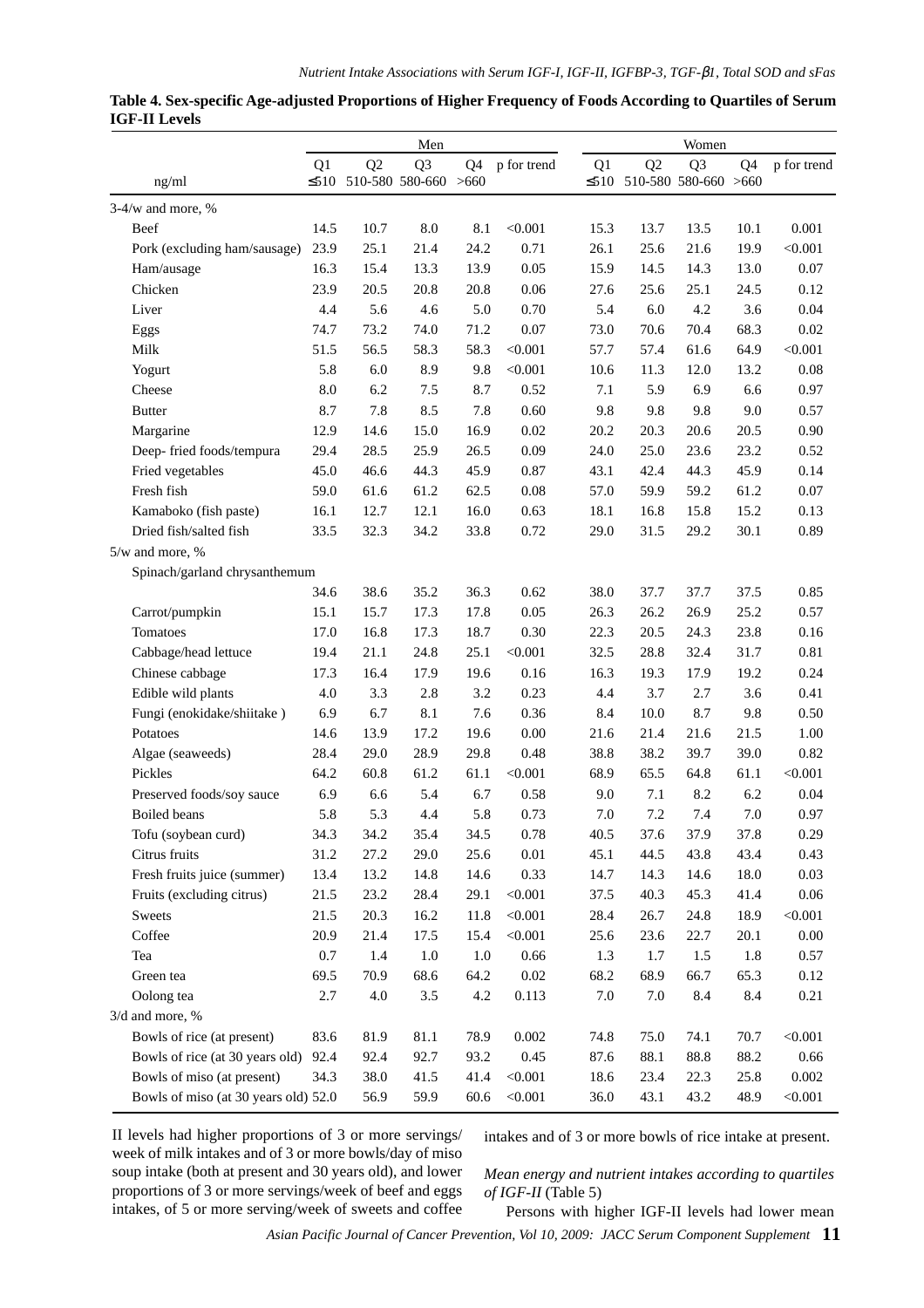|                   |                  |                             | Men                       |                           |             |                  |               | Women                                        |                       |                |
|-------------------|------------------|-----------------------------|---------------------------|---------------------------|-------------|------------------|---------------|----------------------------------------------|-----------------------|----------------|
| ng/ml             | Q1<br>$\leq 510$ | Q <sub>2</sub><br>510-580   | Q <sub>3</sub><br>580-660 | Q4<br>>660                | p for trend | Q1<br>$\leq 510$ | Q2<br>510-580 | Q <sub>3</sub><br>580-660                    | Q4<br>>660            | p for<br>trend |
| Energy, kcal      |                  | $1,795(16.2)$ $1,841(18.1)$ |                           | 1,798 (17.9) 1,798 (19.1) | 0.81        | 1,495 (15.7)     |               | 1,462 (13.9) 1,459 (11.8) 1,435 (11.4) 0.003 |                       |                |
| Protein, g        | 59.1 (0.6)       | 60.5(0.6)                   | 59.0 $(0.6)$              | 59.3 $(0.7)$              | 0.92        | 56.3 $(0.7)$     | 55.4 (0.6)    | 55.2(0.5)                                    | 55.3 $(0.5)$          | 0.32           |
| Fat, g            | 32.9 (0.4)       | 33.6 $(0.4)$                | 32.7(0.4)                 | 32.8(0.4)                 | 0.67        | 32.8(0.5)        | 32.1 (0.4)    | 32.2(0.4)                                    | 32.3(0.3)             | 0.57           |
| Carbohydrate, g   | 270 (2.9)        | 274 (3.3)                   | 267(3.3)                  | 261 (3.5)                 | 0.03        | 237(2.8)         | 231(2.5)      | 231(2.1)                                     | $224$ $(2.1) < 0.001$ |                |
| Metals, mg        |                  |                             |                           |                           |             |                  |               |                                              |                       |                |
| Sodium            | 23.1(3.1)        | 23.9 (34.7)                 | 23.4 (34.3)               | 23.9(36.6)                | 0.19        | 20.9(37.0)       | 21.0(32.6)    | 21.0(27.8)                                   | 21.1(26.8)            | 0.68           |
| Potassium         | 23.6(2.4)        | 24.4 (26.6)                 | 23.8(26.3)                | 24.0(28.0)                | 0.45        | 23.8 (29.8)      | 23.8 (26.3)   | 24.1 (22.4)                                  | 24.0 (21.6)           | 0.51           |
| Calcium           | 504 (5.8)        | 529 (6.5)                   | 518 (6.4)                 | 519 (6.8)                 | 0.15        | 507 (7.3)        | 503(6.5)      | 516 (5.5)                                    | 523 (5.3)             | 0.02           |
| Magnesium         | 238 (2.2)        | 245(2.5)                    | 239 (2.4)                 | 240(2.6)                  | 0.79        | 229(2.6)         | 228(2.3)      | 229(2.0)                                     | 228 (1.9)             | 0.82           |
| Phosphate         | 931 (8.5)        | 958 (9.6)                   | 934 (9.5)                 | 937 (10.1)                | 0.94        | 896 (10.4)       | 883 (9.2)     | 887 (7.9)                                    | 889 (7.6)             | 0.83           |
| Iron, g           | 8.0(0.1)         | 8.3(0.1)                    | 8.1(0.1)                  | 8.1(0.1)                  | 0.67        | 7.7(0.1)         | 7.6(0.1)      | 7.6 $(0.1)$                                  | 7.6 $(0.1)$           | 0.65           |
| Zinc              | 7.9(0.1)         | 8.1(0.1)                    | 7.9(0.1)                  | 7.8(0.1)                  | 0.19        | 7.3 $(0.1)$      | 7.1(0.1)      | 7.1(0.1)                                     | 7.0(0.1)              | 0.01           |
| Copper            | 1.3(0.0)         | 1.3(0.0)                    | 1.3(0.0)                  | 1.3(0.0)                  | 0.47        | 1.2(0.0)         | 1.1(0.0)      | 1.1(0.0)                                     | 1.1(0.0)              | 0.04           |
| Manganese         | 5.9(0.1)         | 6.3(0.1)                    | 6.0(0.1)                  | 5.8(0.1)                  | 0.26        | 5.4(0.1)         | 5.5(0.1)      | 5.5(0.1)                                     | 5.3 $(0.1)$           | 0.65           |
| Vitamins, mg      |                  |                             |                           |                           |             |                  |               |                                              |                       |                |
| Retinol*, µg      | 581 (2.7)        | 627(30.3)                   | 590 (30.0)                | 574 (32.0)                | 0.76        | 574 (35.4)       | 536 (31.2)    | 528 (26.6)                                   | 519 (25.6)            | 0.25           |
| Carotene, $\mu$ g | 316 (4.5)        | 328 (50.2)                  | 320 (9.7)                 | 331 (53.0)                | 0.07        | 341 (57.5)       | 336 (50.8)    | 346 (43.2)                                   | 346 (41.6)            | 0.25           |
| Vitamin A, IU     | 11.5(2.9)        | 12.2(32.6)                  | 11.7(32.3)                | 11.7(34.4)                | 0.89        | 11.8(38.1)       | 11.4(33.6)    | 11.5(28.7)                                   | 11.4(27.6)            | 0.44           |
| Vitamin D         | 8.1(0.1)         | 8.3(0.1)                    | 8.0(0.1)                  | 8.5(0.2)                  | 0.15        | 8.0(0.2)         | 8.1(0.1)      | 7.9(0.1)                                     | 8.2(0.1)              | 0.44           |
| Vitamin E         | 5.3(0.1)         | 5.4(0.1)                    | 5.3(0.1)                  | 5.4 $(0.1)$               | 0.26        | 5.4 $(0.1)$      | 5.3 $(0.1)$   | 5.4 $(0.1)$                                  | 5.4(0.1)              | 0.41           |
| Vitamin K         | 196 (2.6)        | 203(2.9)                    | 195 (2.9)                 | 202(3.1)                  | 0.30        | 198 (3.3)        | 195(2.9)      | 199(2.5)                                     | 198 (2.4)             | 0.65           |
| Vitamin B1        | 0.8(0.0)         | 0.8(0.0)                    | 0.8(0.0)                  | 0.8(0.0)                  | 0.59        | 0.8(0.0)         | 0.8(0.0)      | 0.76(0.0)                                    | 0.75(0.0)             | 0.36           |
| Vitamin B2        | 1.3(0.0)         | 1.3(0.0)                    | 1.3(0.0)                  | 1.27(0.0)                 | 0.88        | 1.3(0.0)         | 1.3(0.0)      | 1.27(0.0)                                    | 1.27(0.0)             | 0.77           |
| Niacin            | 13.5(0.1)        | 13.8(0.2)                   | 13.3(0.2)                 | 13.4(0.2)                 | 0.41        | 13.1(0.2)        | 13.1(0.2)     | 12.9(0.1)                                    | 12.9(0.1)             | 0.34           |
| Vitamin B6        | 1.1(0.0)         | 1.1(0.0)                    | 1.1(0.0)                  | 1.11(0.0)                 | 0.24        | 1.09(0.0)        | 1.08(0.0)     | 1.08(0.0)                                    | 1.09(0.0)             | 0.95           |
| Vitamin B12       | 8.0(0.1)         | 8.4(0.2)                    | 8.1(0.2)                  | 8.3(0.2)                  | 0.29        | 7.6 $(0.2)$      | 7.6 $(0.1)$   | 7.4(0.1)                                     | 7.6 $(0.1)$           | 0.93           |
| Folic acid        | 420 (5.7)        | 442 (6.4)                   | 426(6.4)                  | 424 (6.8)                 | 0.90        | 412 (7.3)        | 412 (6.4)     | 415 (5.5)                                    | 411 (5.3)             | 0.92           |
| Pantothenic A     | 5.5(0.1)         | 5.7(0.1)                    | 5.5(0.1)                  | 5.5(0.1)                  | 0.83        | 5.4(0.1)         | 5.3 $(0.1)$   | 5.3(0.0)                                     | 5.3(0.0)              | 0.38           |
| Vitamin C         | 12.2(1.7)        | 12.7(1.9)                   | 12.5(1.8)                 | 12.6(2.0)                 | 0.24        | 13.0(2.1)        | 13.0(1.9)     | 13.2(1.6)                                    | 13.2(1.5)             | 0.31           |
| Fats, g           |                  |                             |                           |                           |             |                  |               |                                              |                       |                |
| Saturated         | 9.7(0.1)         | 9.9(0.1)                    | 9.6(0.1)                  | 9.6(0.1)                  | 0.42        | 9.9(0.2)         | 9.6(0.1)      | 9.8(0.1)                                     | 9.8(0.1)              | 0.84           |
| Monounsaturated   | 10.4(0.1)        | 10.5(0.1)                   | 10.2 (0.1)                | 10.3(0.1)                 | 0.42        | 10.4(0.2)        | 10.1(0.1)     | 10.2(0.1)                                    | 10.2(0.1)             | 0.27           |
| Polyunsaturated   | 7.7(0.1)         | 7.9(0.1)                    | 7.8(0.1)                  | 7.8(0.1)                  | 0.53        | 7.3(0.1)         | 7.2(0.1)      | 7.2(0.1)                                     | 7.3(0.1)              | 0.92           |
| Cholesterol, mg   | 280 (3.7)        | 284 (4.1)                   | 279 (4.1)                 | 279 (4.4)                 | 0.67        | 284 (4.8)        | 270 (4.3)     | 270 (3.6)                                    | 270 (3.5)             | 0.04           |
| Dietary fiber, g  |                  |                             |                           |                           |             |                  |               |                                              |                       |                |
| Soluble           | 1.9(0.0)         | 1.9(0.0)                    | 1.9(0.0)                  | 2.0(0.0)                  | 0.07        | 2.0(0.0)         | 2.0(0.0)      | 2.0(0.0)                                     | 2.0(0.0)              | 0.45           |
| Unsoluble         | 8.1(0.1)         | 8.3(0.1)                    | 8.2(0.1)                  | 8.2(0.1)                  | 0.32        | 7.8(0.1)         | 7.8(0.1)      | 7.9(0.1)                                     | 7.8(0.1)              | 0.95           |
| Total             | 11.0(0.1)        | 11.2(0.1)                   | 11.1(0.1)                 | 11.2(0.1)                 | 0.19        | 10.9(0.2)        | 10.9(0.1)     | 11.0(0.1)                                    | 10.9(0.1)             | 0.94           |
| Salt, g           | 5.8(0.1)         | 6.0(0.1)                    | 5.9(0.1)                  | 6.0(0.1)                  | 0.19        | 5.2(0.1)         | 5.3 $(0.1)$   | 5.2(0.1)                                     | 5.3(0.1)              | 0.68           |
| Animal fat, g     | 15.3(0.2)        | 15.6(0.2)                   | 15.1(0.2)                 | 14.9(0.3)                 | 0.18        | 16.1(0.3)        | 15.2(0.3)     | 15.6(0.2)                                    | 15.4(0.2)             | 0.24           |
| Fish fat, g       | 4.5(0.1)         | 4.6(0.1)                    | 4.4(0.1)                  | 4.8 $(0.1)$               | 0.08        | 4.3(0.1)         | 4.5(0.1)      | 4.3(0.1)                                     | 4.5 $(0.1)$           | 0.24           |
| Vegetable oil, g  | 13.1(0.2)        | 13.4 (0.2)                  | 13.2(0.2)                 | 13.2(0.2)                 | 0.96        | 12.4(0.2)        | 12.4(0.2)     | 12.4(0.1)                                    | 12.3(0.1)             | 0.81           |

## **Table 5. Sex-specific Age-adjusted Mean and Standard Error of Energy and Nutrient Intakes According to Quartiles of Serum IGF-II Levels**

\* equivalents

intake of carbohydrate for both men and women.

proportions of 3 or more servings/week of beef, deepfried foods or tempura and fried vegetables intakes, of 5 or more serving/week of pickles, tofu and sweets intakes and of 3 or more bowls of rice intake at present.

## *Frequency of food intakes according to quartiles of IGFBP-3* (Table 6)

For both men and women, persons with higher IGFBP-3 levels had higher proportions of 3 or more servings/ week of milk, yogurt, margarine intakes and of 5 or more serving/week of fruits and oolong tea intakes, and lower

#### *Mean energy and nutrient intakes according to quartiles of IGFBP-3* (Table 7)

For both men and women, persons with higher IGFBP-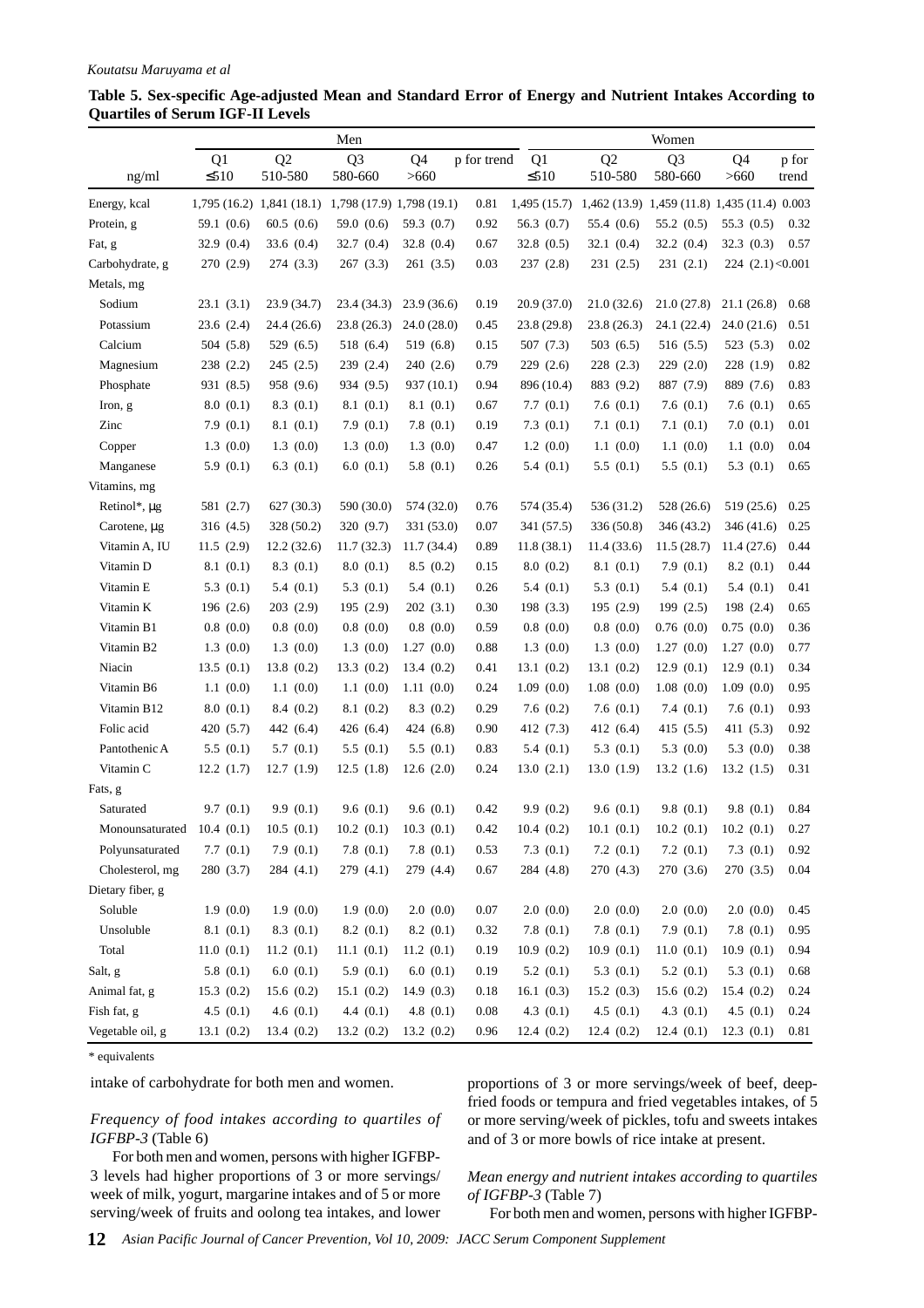|                                      |      |                                             | Men            |      |             | Women |                                             |                |          |             |
|--------------------------------------|------|---------------------------------------------|----------------|------|-------------|-------|---------------------------------------------|----------------|----------|-------------|
| $\mu$ g/ml                           | Q1   | Q2<br>$\leq$ 2.43 2.43-2.92 2.92-3.46 >3.46 | Q <sub>3</sub> | Q4   | p for trend | Q1    | Q2<br>$\leq$ 2.43 2.43-2.92 2.92-3.46 >3.46 | Q <sub>3</sub> | Q4       | p for trend |
| $3-4/w$ and more, %                  |      |                                             |                |      |             |       |                                             |                |          |             |
| Beef                                 | 13.9 | 11.8                                        | 9.2            | 7.6  | < 0.001     | 15.9  | 13.4                                        | 11.7           | 11.9     | 0.016       |
| Pork (excluding ham/sausage)         | 25.2 | 23.3                                        | 23.1           | 22.5 | 0.14        | 27.3  | 24.9                                        | 21.5           | 19.5     | < 0.001     |
| Ham/sausage                          | 16.3 | 15.4                                        | 12.3           | 15.4 | 0.24        | 18.0  | 15.2                                        | 12.2           | 12.7     | 0.001       |
| Chicken                              | 24.4 | 20.3                                        | 21.6           | 20.1 | 0.03        | 27.2  | 25.8                                        | 26.2           | 23.5     | 0.06        |
| Liver                                | 4.9  | 4.9                                         | 5.4            | 4.1  | 0.52        | 6.0   | 5.8                                         | 4.2            | 3.4      | $0.01\,$    |
| Eggs                                 | 74.6 | 74.2                                        | 72.1           | 72.6 | 0.17        | 71.7  | 70.6                                        | 68.7           | 70.8     | 0.61        |
| Milk                                 | 50.8 | 52.5                                        | 59.2           | 62.1 | < 0.001     | 53.9  | 58.1                                        | 59.9           | 68.9     | < 0.001     |
| Yogurt                               | 6.4  | 6.3                                         | 6.6            | 10.7 | 0.001       | 10.9  | 9.8                                         | 11.4           | 14.8     | 0.004       |
| Cheese                               | 7.7  | 6.8                                         | 6.2            | 9.9  | 0.13        | 6.8   | 6.2                                         | 5.4            | 8.0      | 0.29        |
| <b>Butter</b>                        | 9.4  | 6.5                                         | 8.3            | 9.0  | 0.93        | 9.6   | 9.6                                         | 9.4            | 9.6      | 0.97        |
| Margarine                            | 12.8 | 12.6                                        | 15.6           | 18.5 | < 0.001     | 18.9  | 18.1                                        | 19.0           | 24.2     | 0.002       |
| Deep-fried foods/tempura             | 31.0 | 29.1                                        | 26.3           | 23.5 | < 0.001     | 27.6  | 23.5                                        | 25.0           | 20.6     | 0.002       |
| Fried vegetable                      | 48.1 | 46.5                                        | 45.8           | 40.1 | 0.001       | 49.3  | 42.3                                        | 43.0           | 43.2     | 0.04        |
| Fresh fish                           | 61.4 | 59.0                                        | 62.5           | 60.4 | 0.99        | 59.0  | 61.5                                        | 57.3           | 60.4     | 0.90        |
| Kamaboko (fish paste)                | 15.9 | 14.9                                        | 12.9           | 12.9 | 0.05        | 17.1  | 16.5                                        | 17.6           | 14.3     | 0.15        |
| Dried fish or salted fish            | 33.8 | 34.0                                        | 35.2           | 30.1 | 0.12        | 28.6  | 32.0                                        | 30.7           | 28.4     | 0.61        |
| 5/w and more, %                      |      |                                             |                |      |             |       |                                             |                |          |             |
| Spinach/garland chrysanthemum        |      |                                             |                |      |             |       |                                             |                |          |             |
|                                      | 35.6 | 38.1                                        | 36.0           | 34.1 | 0.36        | 39.7  | 37.4                                        | 37.4           | 36.8     | 0.25        |
| Carrot/pumpkin                       | 15.8 | 16.0                                        | 16.2           | 17.4 | 0.33        | 27.1  | 25.0                                        | 25.5           | 26.9     | 0.88        |
| Tomatoes                             | 16.8 | 18.9                                        | 17.3           | 16.0 | 0.49        | 24.9  | 22.6                                        | 22.3           | 22.4     | 0.24        |
| Cabbage/head lettuce                 | 20.9 | 21.5                                        | 24.5           | 22.3 | 0.209       | 33.0  | 31.3                                        | 29.8           | 31.9     | 0.62        |
| Chinese cabbage                      | 16.2 | 19.1                                        | 17.6           | 18.1 | 0.42        | 17.7  | 17.0                                        | 18.7           | 19.4     | 0.23        |
| Edible wild plants                   | 3.9  | 4.2                                         | 3.3            | 1.7  | $0.01\,$    | 4.5   | 3.4                                         | 3.5            | 3.0      | 0.11        |
| Fungi (enokidake/shiitake)           | 6.1  | 7.8                                         | 7.2            | 8.2  | 0.10        | 9.0   | 9.2                                         | 9.5            | 9.3      | 0.84        |
| Potatoes                             | 15.2 | 15.4                                        | 14.3           | 19.9 | 0.01        | 23.8  | 19.1                                        | 19.8           | 23.5     | 0.64        |
| Algae (seaweeds)                     | 29.6 | 27.2                                        | 29.2           | 30.1 | 0.63        | 39.1  | 37.7                                        | 37.4           | 41.4     | 0.22        |
| Pickles                              | 64.7 | 61.5                                        | 61.9           | 59.5 | 0.01        | 68.7  | 65.9                                        | 63.3           | 62.1     | 0.001       |
| Preserved foods/soy sauce            | 6.9  | 7.1                                         | 5.5            | 6.2  | 0.31        | 8.3   | 7.0                                         | 8.6            | 6.4      | 0.21        |
| <b>Boiled</b> beans                  | 5.5  | 5.0                                         | 4.9            | 6.2  | 0.53        | 5.6   | 7.2                                         | 6.9            | 8.5      | 0.03        |
| Tofu (soybean curd)                  | 37.6 | 32.8                                        | 35.9           | 31.3 | 0.01        | 44.8  | 38.5                                        | 34.9           | 36.8     | < 0.001     |
| Citrus fruits                        | 30.2 | 27.8                                        | 25.8           | 30.9 | 0.96        | 39.4  | 43.0                                        | 44.3           | 48.1     | < 0.001     |
| Fresh fruits juice (summer)          | 12.5 | 16.0                                        | 12.8           | 14.7 | 0.45        | 14.0  | 13.3                                        | 15.1           | 18.8     | 0.002       |
| Fruits (excluding citrus)            | 22.1 | 23.2                                        | 25.2           | 31.2 | < 0.001     | 37.5  | 38.0                                        | 40.8           | 48.1     | < 0.001     |
| Sweets                               | 22.3 | 19.6                                        | 16.1           | 12.4 | < 0.001     | 27.7  | 27.3                                        | 25.6           | 17.9     | < 0.001     |
| Coffee                               | 19.2 | 18.0                                        | 18.9           | 21.9 | $0.20\,$    | 19.1  | 22.6                                        | 22.3           | 26.5     | < 0.001     |
| Tea                                  | 0.6  | 1.0                                         | 1.5            | 0.9  | 0.32        | 0.8   | 1.9                                         | 1.0            | 2.4      | $0.02\,$    |
| Green tea                            | 67.9 | 68.5                                        | 69.1           | 68.4 | 0.79        | 65.1  | 68.6                                        | 66.5           | 67.5     | 0.56        |
| Oolong tea                           | 2.2  | 2.9                                         | 4.2            | 5.3  | < 0.001     | 5.7   | $6.1\,$                                     | 8.4            | $10.0\,$ | < 0.001     |
| 3/d and more, %                      |      |                                             |                |      |             |       |                                             |                |          |             |
| Bowls of rice (at present)           | 84.8 | 82.9                                        | 81.0           | 76.4 | < 0.001     | 76.3  | 77.5                                        | 73.1           | 68.4     | < 0.001     |
| Bowls of rice (at 30 years old)      | 93.0 | 92.7                                        | 92.6           | 91.8 | $0.30\,$    | 88.7  | 89.3                                        | 88.3           | 86.8     | 0.11        |
| Bowls of miso (at present)           | 39.5 | 39.2                                        | 38.6           | 34.5 | 0.031       | 23.1  | 24.1                                        | 21.2           | 22.9     | 0.674       |
| Bowls of miso (at 30 years old) 56.2 |      | 58.3                                        | 54.9           | 57.0 | 0.96        | 45.2  | 43.7                                        | 41.1           | 43.6     | 0.42        |

**Table 6. Sex-specific Age-adjusted Proportions of Higher Frequency of Foods According to Quartiles of Serum IGFBP-3 Levels**

3 levels had lower mean intakes of energy, protein, carbohydrate, sodium, zinc, copper, polyunsaturated fat and vegetable oil. Women with higher IGFBP-3 levels higher mean intake of calcium.

*Frequency of food intakes according to quartiles of TGF-* $\beta$ *1* (Table 8)

Persons with higher TGF-β1 levels had higher proportions of 5 or more serving/week of potatoes intake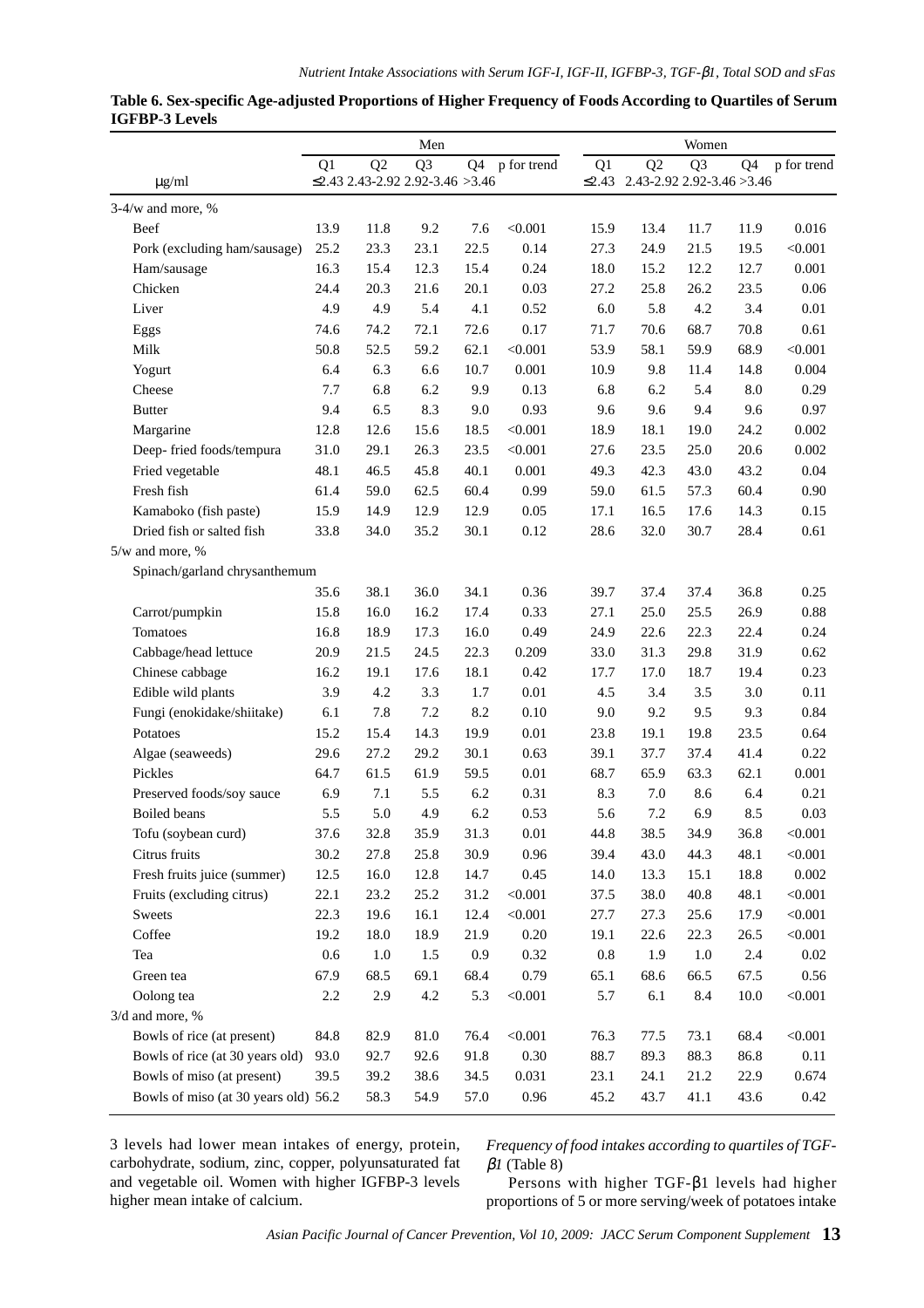|                   |             |                                                     | Men                       |                           |             |             |                                                           | Women                                        |                       |       |
|-------------------|-------------|-----------------------------------------------------|---------------------------|---------------------------|-------------|-------------|-----------------------------------------------------------|----------------------------------------------|-----------------------|-------|
|                   | Q1          | Q2                                                  | Q <sub>3</sub>            | Q4                        | p for trend | Q1          | Q2                                                        | Q <sub>3</sub>                               | Q4                    | p for |
| $\mu$ g/ml        | $\leq$ 2.43 | 2.43-2.92                                           | $2.92 - 3.46 > 3.46$      |                           |             | $\leq 2.43$ | 2.43-2.92                                                 | 2.92-3.46                                    | >3.46                 | trend |
| Energy, kcal      |             | 1,816 (17.3) 1,849 (16.9)                           |                           | 1,804 (18.1) 1,749 (18.9) | 0.003       | 1,491(15.1) |                                                           | 1,488 (13.8) 1,438 (12.2) 1,434 (11.6)<0.001 |                       |       |
| Protein, g        | 60.1(0.6)   | 60.2(0.6)                                           | 59.1 (0.6)                | 58.0 (0.6)                | 0.01        | 56.7(0.6)   | 56.4 $(0.6)$                                              | 54.2 (0.5)                                   | 55.1(0.5)             | 0.02  |
| Fat, g            | 33.5(0.4)   | 33.2 (0.4)                                          | 32.8(0.4)                 | 32.4(0.4)                 | 0.06        | 33.1 (0.4)  | 32.5(0.4)                                                 | 31.4(0.4)                                    | 32.4(0.3)             | 0.21  |
| Carbohydrate, g   | 272(3.1)    | 277(3.1)                                            | 269 (3.3)                 | 254 (3.4)                 | 0.001       | 235(2.7)    | 235(2.5)                                                  | 228 (2.2)                                    | $224$ $(2.1) < 0.001$ |       |
| Metals, mg        |             |                                                     |                           |                           |             |             |                                                           |                                              |                       |       |
| Sodium            |             | 2,443 (33.0) 2,396 (32.3) 2,301 (34.6) 2,253 (36.1) |                           |                           | 0.001       |             | 2,214 (35.3) 2,167 (32.2) 2,025 (28.5) 2,062 (27.2) 0.001 |                                              |                       |       |
| Potassium         |             | 2,389 (25.4) 2,405 (24.8)                           | 2,385 (26.6) 2,388 (27.7) |                           | 0.88        | 2,389(28.6) | $2,392(26.1)$ $2,352(23.1)$ $2,442(22.0)$                 |                                              |                       | 0.14  |
| Calciumg          | 512 (6.2)   | 516 (6.0)                                           | 517 (6.5)                 | 522 (6.7)                 | 0.28        | 505 (7.0)   | 509 (6.4)                                                 | 502 (5.7)                                    | 533 (5.4) 0.001       |       |
| Magnesium         | 243 (2.3)   | 243(2.3)                                            | 23(2.5)                   | 235(2.6)                  | 0.01        | 232(2.5)    | 231(2.3)                                                  | 223(2.0)                                     | 229 (1.9)             | 0.32  |
| Phosphate         | 945 (9.1)   | 950 (8.9)                                           | 936 (9.5)                 | 924 (10.0)                | 0.09        | 898 (10.0)  | 896 (9.1)                                                 | 869 (8.1)                                    | 894 (7.7)             | 0.54  |
| Iron, g           | 8.2(0.1)    | 8.3(0.1)                                            | 8.1(0.1)                  | 7.9(0.1)                  | 0.02        | 7.7(0.1)    | 7.8(0.1)                                                  | 7.5(0.1)                                     | 7.6 $(0.1)$           | 0.11  |
| Zinc              | 8.0(0.1)    | 8.1(0.1)                                            | 7.9(0.1)                  | 7.6 $(0.1)$               | 0.001       | 7.3(0.1)    | 7.3(0.1)                                                  | 7.0(0.1)                                     | 7.0(0.1)0.001         |       |
| Copper            | 1.3(0.0)    | 1.3(0.0)                                            | 1.3(0.0)                  | 1.2(0.0)                  | 0.001       | 1.2(0.0)    | 1.2(0.0)                                                  | 1.1(0.0)                                     | 1.1(0.0)0.001         |       |
| Manganese         | 5.8(0.1)    | 6.1(0.1)                                            | 6.1(0.1)                  | 5.9(0.1)                  | 0.42        | 5.1(0.1)    | 5.5(0.1)                                                  | 5.4(0.1)                                     | 5.5(0.1)              | 0.07  |
| Vitamins, mg      |             |                                                     |                           |                           |             |             |                                                           |                                              |                       |       |
| Retinol*, $\mu$ g | 558 (28.9)  | 625(28.3)                                           | 647 (30.3)                | 535 (31.6)                | 0.69        | 514 (33.9)  | 567 (31.0)                                                | 539 (27.4)                                   | 521 (26.1)            | 0.80  |
| Carotene, µg      |             | 3,264 (47.9) 3,253 (46.9) 3,185 (50.2) 3,204 (52.4) |                           |                           | 0.29        |             | 3,499 (55.1) 3,386 (50.3) 3,343 (44.5) 3,505 (42.3)       |                                              |                       | 0.61  |
| Vitamin A, IU     |             | 1,142 (31.1) 1,212 (30.4) 1,223 (32.6) 1,114 (34.0) |                           |                           | 0.59        |             | 1,133 (36.6) 1,172 (33.4) 1,138 (29.5) 1,146 (28.1)       |                                              |                       | 1.00  |
| Vitamin D         | 8.2(0.1)    | 8.3(0.1)                                            | 8.1(0.1)                  | 8.3(0.2)                  | 0.96        | 8.1(0.2)    | 8.2(0.1)                                                  | 7.9(0.1)                                     | 8.0(0.1)              | 0.35  |
| Vitamin E         | 5.4(0.1)    | 5.4(0.1)                                            | 5.3(0.1)                  | 5.3(0.1)                  | 0.04        | 5.5(0.1)    | 5.4(0.1)                                                  | 5.2(0.1)                                     | 5.4(0.1)              | 0.30  |
| Vitamin K         | 201(2.8)    | 202(2.7)                                            | 197(2.9)                  | 193(3.0)                  | 0.02        | 203(3.1)    | 198 (2.8)                                                 | 193(2.5)                                     | 199 (2.4)             | 0.38  |
| Vitamin B1        | 0.78(0.0)   | 0.78(0.0)                                           | 0.77(0.0)                 | 0.76(0.0)                 | 0.07        | 0.78(0.0)   | 0.76(0.0)                                                 | 0.74(0.0)                                    | 0.76(0.0)             | 0.10  |
| Vitamin B2        | 1.25(0.0)   | 1.30(0.0)                                           | 1.31(0.0)                 | 1.29(0.0)                 | 0.18        | 1.23(0.0)   | 1.27(0.0)                                                 | 1.25(0.0)                                    | 1.30(0.0)             | 0.01  |
| Niacin            | 13.6(0.2)   | 13.6(0.2)                                           | 13.4(0.2)                 | 13.2(0.2)                 | 0.04        | 13.1(0.2)   | 13.2(0.2)                                                 | 12.8(0.1)                                    | 12.9(0.1)             | 0.12  |
| Vitamin B6        | 1.10(0.0)   | 1.11(0.0)                                           | 1.10(0.0)                 | 1.09(0.0)                 | 0.42        | 1.10(0.0)   | 1.09(0.0)                                                 | 1.06(0.0)                                    | 1.09(0.0)             | 0.52  |
| Vitamin B12       | 8.2(0.1)    | 8.3(0.1)                                            | 8.3(0.2)                  | 7.9(0.2)                  | 0.20        | 7.6(0.2)    | 7.8(0.1)                                                  | 7.3(0.1)                                     | 7.4(0.1)              | 0.12  |
| Folic acid        | 418(6.2)    | 438 (6.0)                                           | 433 (6.4)                 | 420 (6.7)                 | 0.94        | 404 (7.0)   | 418 (6.4)                                                 | 409 (5.7)                                    | 417 (5.4)             | 0.27  |
| Pantothenic A     | 5.5(0.1)    | 5.6(0.1)                                            | 5.6(0.1)                  | 5.4(0.1)                  | 0.33        | 5.3 $(0.1)$ | 5.3(0.1)                                                  | 5.2(0.1)                                     | 5.3(0.0)              | 0.97  |
| Vitamin C         | 122(1.8)    | 125(1.7)                                            | 125(1.9)                  | 127(1.9)                  | 0.09        | 129(2.0)    | 129(1.8)                                                  | 129(1.6)                                     | 136 (1.5) 0.001       |       |
| Fat, g            |             |                                                     |                           |                           |             |             |                                                           |                                              |                       |       |
| Saturated         | 9.7(0.1)    | 9.7(0.1)                                            | 9.7(0.1)                  | 9.8(0.1)                  | 0.91        | 9.8(0.1)    | 9.7(0.1)                                                  | 9.5(0.1)                                     | 10.0(0.1)             | 0.23  |
| Monounsaturated   | 10.5(0.1)   | 10.4(0.1)                                           | 10.3(0.1)                 | 10.1(0.1)                 | 0.04        | 10.6(0.2)   | 10.3(0.1)                                                 | 9.9(0.1)                                     | 10.2(0.1)             | 0.06  |
| Polyunsaturated   | 8.0(0.1)    | 7.9(0.1)                                            | 7.7(0.1)                  | 7.5(0.1)                  | 0.001       | 7.6 $(0.1)$ | 7.4(0.1)                                                  | 7.0(0.1)                                     | 7.1(0.1)              | 0.001 |
| Cholesterol, mg   | 282 (3.9)   | 285 (3.9)                                           | 277(4.1)                  | 278 (4.3)                 | 0.26        | 283 (4.6)   | 273 (4.2)                                                 | 264 (3.7)                                    | 272(3.6)              | 0.09  |
| Dietary fiber, g  |             |                                                     |                           |                           |             |             |                                                           |                                              |                       |       |
| Soluble           | 2.0(0.0)    | 2.0(0.0)                                            | 1.9(0.0)                  | 1.9(0.0)                  | 0.06        | 2.0(0.0)    | 2.0(0.0)                                                  | 1.9(0.0)                                     | 2.0(0.0)              | 0.55  |
| Unsoluble         | 8.3(0.1)    | 8.3(0.1)                                            | 8.1(0.1)                  | 7.9(0.1)                  | 0.002       | 8.1(0.1)    | 7.9(0.1)                                                  | 7.7(0.1)                                     | 7.9(0.1)              | 0.08  |
| Total             | 11.3(0.1)   | 11.3(0.1)                                           | 11.0(0.1)                 | 10.8(0.1)                 | 0.01        | 11.2(0.1)   | 11.0(0.1)                                                 | 10.6(0.1)                                    | 10.9(0.1)             | 0.12  |
| Salt, g           | 6.1(0.1)    | 6.0(0.1)                                            | $5.8$ $(0.1)$             | 5.6(0.1)                  | 0.001       | 5.5(0.1)    | 5.4(0.1)                                                  | 5.1(0.1)                                     | 5.2(0.1)0.001         |       |
| Animal fat, g     | 15.2(0.2)   | 15.2(0.2)                                           | 15.2(0.2)                 | 15.3(0.3)                 | 0.72        | 15.7(0.3)   | 15.4(0.3)                                                 | 15.1(0.2)                                    | 15.9(0.2)             | 0.45  |
| Fish fat, g       | 4.6(0.1)    | 4.5 $(0.1)$                                         | 4.5(0.1)                  | 4.6 $(0.1)$               | 0.76        | 4.4 $(0.1)$ | 4.5 $(0.1)$                                               | 4.3(0.1)                                     | 4.4(0.1)              | 0.40  |
| Vegetable oil, g  | 13.7(0.2)   | 13.5(0.2)                                           | 13.1(0.2)                 | 12.5(0.2)                 | 0.001       | 13.0(0.2)   | 12.6(0.2)                                                 | 12.0(0.2)                                    | 12.1(0.1)0.001        |       |

## **Table 7. Sex-specific Age-adjusted Mean and Standard Error of Energy and Nutrient Intakes According to Quartiles of Serum IGFBP-3 Levels**

\*equivalents

and of 3 or more servings/day of miso soup intake (both at present and 30 years old), and lower proportions of 5 or more servings/week of coffee intake for both men and women.

*Mean energy and nutrient intakes according to quartiles of TGF-*β*1* (Table 9)

Persons with higher TGF-β1 levels had higher mean

intake of sodium for both men and women.

## *Frequency of food intakes according to quartiles of total SOD activity* (Table 10)

For both men and women, persons with higher total SOD activity levels had higher proportions of 5 or more servings/week of fungi, coffee and tea intakes, and lower proportions of 3 or more serving/week of pork, chicken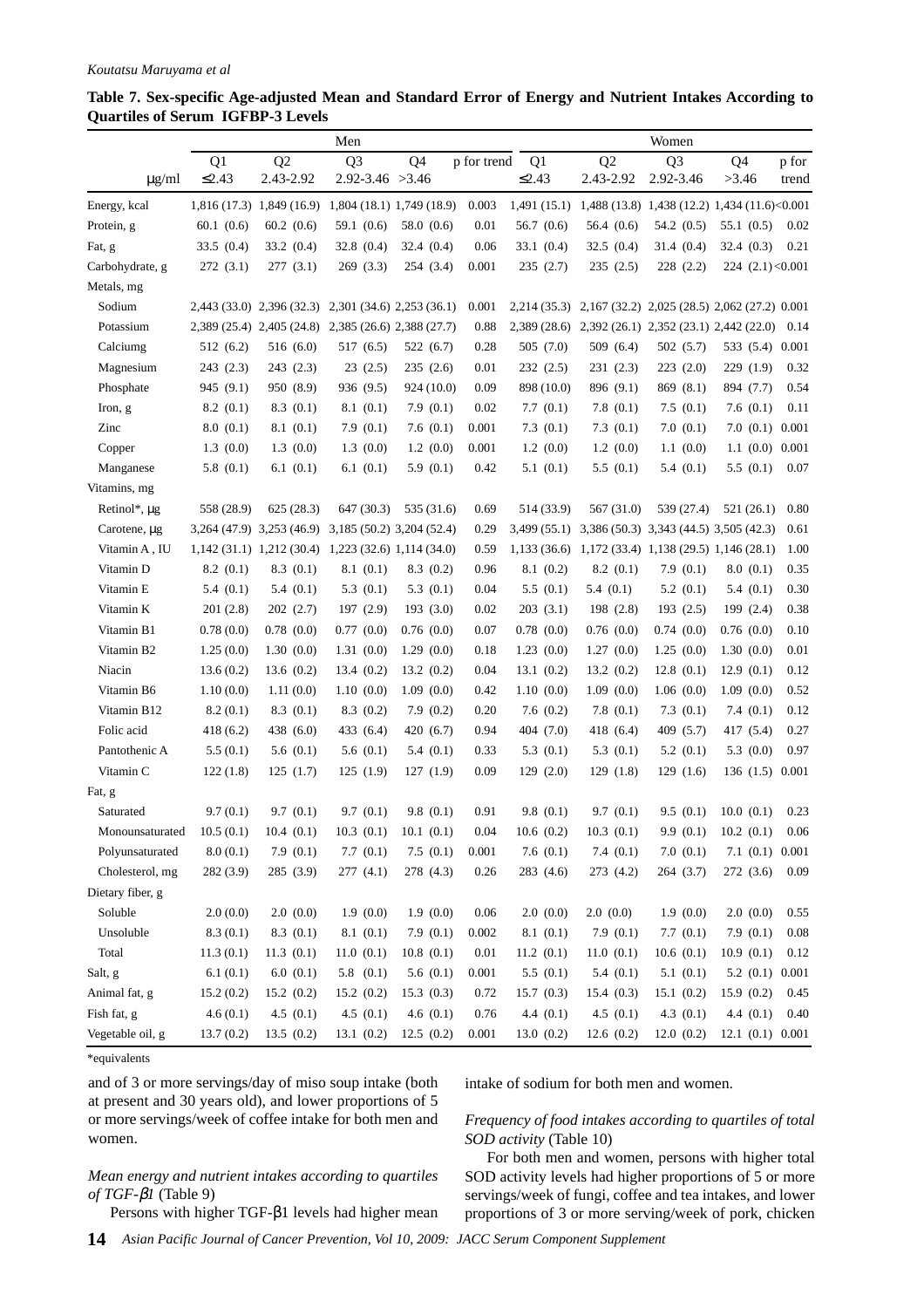|                                 |                |                                       | Men            |      | Women       |                |                                       |                |      |             |
|---------------------------------|----------------|---------------------------------------|----------------|------|-------------|----------------|---------------------------------------|----------------|------|-------------|
|                                 | Q <sub>1</sub> | Q2                                    | Q <sub>3</sub> | Q4   | p for trend | Q <sub>1</sub> | Q2                                    | Q <sub>3</sub> | Q4   | p for trend |
| ng/ml                           |                | $\leq$ 30.6 30.6-35.9 35.9-41.6 >41.6 |                |      |             |                | $\leq$ 30.6 30.6-35.9 35.9-41.6 >41.6 |                |      |             |
| $3-4/w$ and more, %             |                |                                       |                |      |             |                |                                       |                |      |             |
| Beef                            | 12.6           | 11.1                                  | 9.8            | 10.4 | 0.11        | 14.5           | 11.0                                  | 12.3           | 13.5 | 0.50        |
| Pork (excluding ham/sausage)    | 21.1           | 23.5                                  | 24.9           | 24.6 | 0.06        | 19.2           | 23.6                                  | 25.7           | 24.3 | 0.002       |
| Ham/sausage                     | 14.9           | 15.5                                  | 15.1           | 14.5 | 0.72        | 13.1           | 15.7                                  | 15.0           | 13.3 | 0.85        |
| Chicken                         | 23.5           | 20.2                                  | 21.1           | 22.5 | 0.92        | 22.3           | 26.9                                  | 27.1           | 27.0 | $0.01\,$    |
| Liver                           | 5.0            | 4.6                                   | 6.1            | 3.7  | 0.33        | 4.8            | 3.8                                   | 5.7            | 3.8  | 0.70        |
| Eggs                            | 73.2           | 74.1                                  | 76.2           | 71.2 | 0.24        | 70.4           | 69.7                                  | 71.4           | 70.2 | 0.88        |
| Milk                            | 55.7           | 56.7                                  | 56.0           | 54.8 | 0.53        | 63.2           | 60.3                                  | 59.5           | 59.5 | 0.06        |
| Yogurt                          | 7.3            | 8.1                                   | 7.3            | 6.5  | 0.37        | 12.7           | 11.7                                  | 11.6           | 11.3 | 0.34        |
| Cheese                          | 8.2            | 8.0                                   | 6.3            | 8.2  | 0.91        | 7.2            | 6.4                                   | 6.4            | 6.6  | 0.61        |
| <b>Butter</b>                   | 8.3            | 8.1                                   | 9.5            | 7.4  | 0.59        | 9.3            | 10.5                                  | 9.0            | 9.2  | $0.80\,$    |
| Margarine                       | 16.7           | 15.9                                  | 14.1           | 12.8 | 0.01        | 23.2           | 19.6                                  | 17.8           | 20.1 | 0.05        |
| Deep- fried foods/tempura       | 23.9           | 30.0                                  | 27.8           | 28.2 | 0.20        | 22.8           | 24.1                                  | 22.8           | 26.0 | 0.19        |
| Fried vegetables                | 44.8           | 49.1                                  | 43.2           | 44.8 | 0.38        | 41.2           | 43.3                                  | 44.6           | 49.2 | 0.001       |
| Fresh fish                      | 61.1           | 63.1                                  | 61.4           | 58.1 | 0.05        | 57.8           | 60.1                                  | 60.1           | 60.8 | 0.15        |
| Kamaboko (fish paste)           | 16.0           | 13.7                                  | 13.9           | 14.2 | 0.45        | 16.9           | 14.9                                  | 17.3           | 15.8 | 0.82        |
| Dried fish/salted fish          | 33.0           | 33.7                                  | 33.7           | 33.1 | 0.96        | 29.7           | 29.6                                  | 30.7           | 29.8 | 0.82        |
| 5/w and more, %                 |                |                                       |                |      |             |                |                                       |                |      |             |
| Spinach/garland chrysanthemum   |                |                                       |                |      |             |                |                                       |                |      |             |
|                                 | 37.5           | 36.3                                  | 35.0           | 35.9 | 0.45        | 38.5           | 37.4                                  | 37.0           | 37.7 | 0.65        |
| Carrot/pumpkin                  | 15.1           | 17.8                                  | 15.9           | 16.4 | 0.79        | 24.8           | 25.7                                  | 25.5           | 29.4 | 0.03        |
| Tomatoes                        | 15.9           | 18.5                                  | 16.3           | 18.3 | 0.31        | 23.2           | 23.8                                  | 21.5           | 23.0 | 0.66        |
| Cabbage/head lettuce            | 19.1           | 23.6                                  | 21.2           | 23.8 | 0.04        | 32.1           | 31.4                                  | 30.4           | 31.5 | 0.63        |
| Chinese cabbage                 | 16.3           | 18.4                                  | 16.8           | 18.9 | 0.25        | 15.2           | 19.2                                  | 20.1           | 20.0 | $0.01\,$    |
| Edible wild plants              | 3.4            | 4.4                                   | 2.8            | 3.0  | 0.29        | 2.4            | 3.9                                   | 3.9            | 4.3  | 0.03        |
| Fungi (enokidake/shiitake)      | 6.8            | 9.4                                   | 5.8            | 7.1  | 0.50        | 9.3            | 8.8                                   | 9.7            | 9.2  | 0.93        |
| Potatoes                        | 15.3           | 14.5                                  | 13.9           | 19.5 | < 0.001     | 19.0           | 19.3                                  | 23.3           | 26.5 | < 0.001     |
| Algae (seaweeds)                | 27.9           | 29.8                                  | 27.0           | 30.7 | 0.24        | 39.4           | 40.1                                  | 38.9           | 37.0 | 0.23        |
| Pickles                         | 59.5           | 64.1                                  | 61.5           | 62.9 | 0.26        | 61.5           | 64.3                                  | 65.7           | 68.6 | < 0.001     |
| Preserved foods/soy sauce       | 5.7            | 6.6                                   | 6.8            | 6.5  | 0.50        | 7.4            | 7.3                                   | 6.5            | 9.2  | 0.25        |
| Boiled beans                    | 4.9            | 5.8                                   | 5.0            | 5.5  | 0.74        | 7.5            | 6.8                                   | 6.7            | 7.7  | 0.96        |
| Tofu (soybean curd)             | 31.6           | 35.1                                  | 34.3           | 36.2 | 0.05        | 37.2           | 37.8                                  | 39.3           | 39.8 | 0.15        |
| Citrus fruits                   | 29.3           | 28.8                                  | 28.4           | 28.6 | 0.74        | 43.0           | 42.6                                  | 45.4           | 46.1 | 0.09        |
| Fresh fruits juice (summer)     | 13.3           | 16.3                                  | 13.5           | 12.6 | 0.25        | 15.6           | 16.6                                  | 15.6           | 14.1 | 0.38        |
| Fruits (excluding citrus)       | 26.2           | 25.2                                  | 22.3           | 26.3 | 0.99        | 42.0           | 40.8                                  | 41.6           | 41.8 | 1.00        |
| Sweets                          | 17.8           | 18.4                                  | 19.2           | 17.2 | 0.66        | 23.1           | 26.8                                  | 23.6           | 23.4 | 0.86        |
| Coffee                          | 23.4           | 20.5                                  | 17.0           | 17.0 | < 0.001     | 28.0           | 20.8                                  | 20.1           | 19.4 | < 0.001     |
| Tea                             | 1.4            | $1.1\,$                               | $0.8\,$        | 0.9  | 0.24        | 2.1            | 1.7                                   | $0.8\,$        | 1.6  | 0.20        |
| Green tea                       | 68.7           | 69.3                                  | 67.5           | 68.4 | 0.75        | 67.0           | 67.0                                  | 67.2           | 66.5 | $0.87\,$    |
| Oolong tea                      | 4.9            | 3.3                                   | 3.3            | 3.0  | $0.08\,$    | 9.5            | 7.9                                   | 7.5            | 5.6  | 0.003       |
| 3/d and more, %                 |                |                                       |                |      |             |                |                                       |                |      |             |
| Bowls of rice (at present)      | 78.7           | 83.5                                  | 82.1           | 81.7 | 0.26        | 69.5           | 73.4                                  | 77.7           | 74.8 | < 0.001     |
| Bowls of rice (at 30 years old) | 91.5           | 93.6                                  | 92.5           | 92.4 | 0.77        | 86.5           | 89.2                                  | 88.1           | 89.7 | $0.04\,$    |
| Bowls of miso (at present)      | 31.1           | 38.5                                  | 42.1           | 39.3 | 0.001       | 17.8           | 23.3                                  | 26.3           | 24.7 | < 0.001     |
| Bowls of miso (at 30 years old) | 45.1           | 58.2                                  | 60.3           | 59.4 | < 0.001     | 34.7           | 43.6                                  | 48.9           | 48.3 | < 0.001     |
|                                 |                |                                       |                |      |             |                |                                       |                |      |             |

## **Table 8. Sex-specific Age-adjusted Proportions of Higher Frequency of Foods According to Quartiles of Serum TGF-**β**1 Levels**

and eggs intakes, 5 or more serving/week of Chinese cabbage, pickles and sweets intakes and 3 or more servings/day of rice intake at present. Tomatoes and miso were only significant in females.

*Mean energy and nutrient intakes according to quartiles of total SOD activity* (Table 11)

For both men and women, persons with higher total SOD activity levels had lower mean intakes of most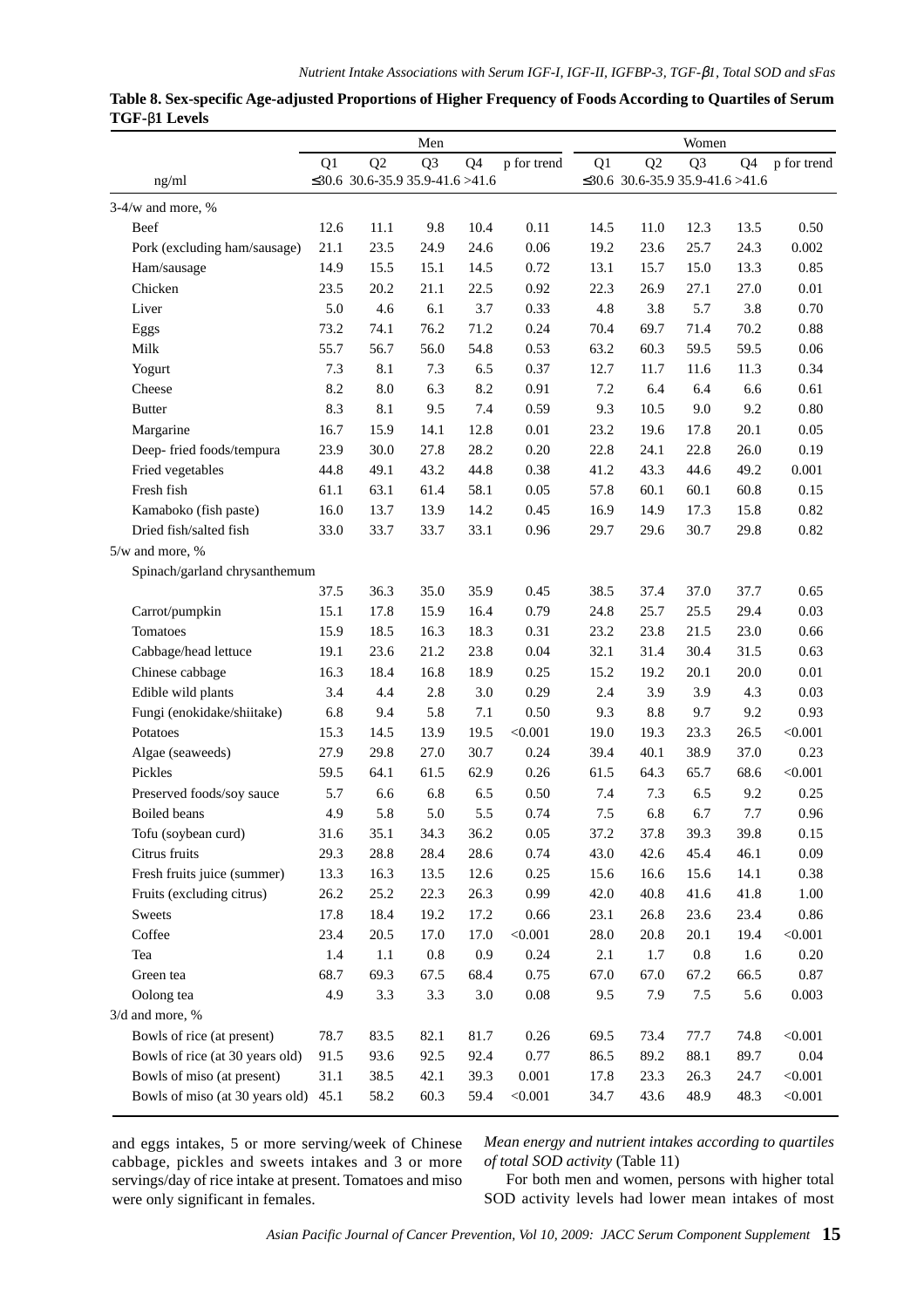|                   |             |                                                         | Men                  |                            |             |                       |                                                           | Women                                                |                         |          |
|-------------------|-------------|---------------------------------------------------------|----------------------|----------------------------|-------------|-----------------------|-----------------------------------------------------------|------------------------------------------------------|-------------------------|----------|
|                   | Q1          | Q <sub>2</sub>                                          | Q <sub>3</sub>       | Q4                         | p for trend | Q1                    | Q2                                                        | Q <sub>3</sub>                                       | Q4                      | p for    |
| ng/ml             | $<$ 30.6    | 30.6-35.9                                               | $35.9 - 41.6 > 41.6$ |                            |             | $<$ 30.6              | 30.6-35.9                                                 | 35.9-41.6                                            | >41.6                   | trend    |
| Energy, kcal      |             | 1,764 (20.7) 1,830 (17.8)                               |                      | $1,817(17.1)$ 1,807 (16.3) | 0.30        |                       | 1,431 (11.9) 1,444 (12.5) 1,475 (13.3) 1,493 (14.1)<0.001 |                                                      |                         |          |
| Protein, g        | 58.3 (0.7)  | 60.6(0.6)                                               | 59.7 (0.6)           | 59.1 (0.6)                 | 0.91        | 54.2 (0.5)            | 55.2 (0.5)                                                | 56.4(0.6)                                            | 56.6 $(0.6)$ < 0.001    |          |
| Fat, g            | 32.7(0.5)   | 33.8 $(0.4)$                                            | 33.0 (0.4)           | 32.6(0.4)                  | 0.41        | 31.9(0.4)             | 32.2(0.4)                                                 | 32.5(0.4)                                            | 32.8(0.4)               | 0.09     |
| Carbohydrate, g   | 263(3.8)    | 273 (3.2)                                               | 270(3.1)             | 267(3.0)                   | 0.75        | 225(2.1)              | 227(2.3)                                                  | 233 (2.4)                                            | $236$ $(2.6) < 0.001$   |          |
| Metals, mg        |             |                                                         |                      |                            |             |                       |                                                           |                                                      |                         |          |
| Sodium            |             | 2,236 (39.5) 2,413 (34.0) 2,369 (32.7) 2,378 (31.2)     |                      |                            | 0.04        | 1,954(27.7)           |                                                           | 2,102 (29.1) 2,189 (31.1) 2,221 (33.0)<0.001         |                         |          |
| Potassium         |             | $2,375(30.3)$ $2,448(26.1)$                             |                      | 2,370 (25.1) 2,383 (23.9)  | 0.59        |                       | 2,351 (22.5) 2,395 (23.6) 2,417 (25.3) 2,438 (26.8)       |                                                      |                         | 0.01     |
| Calcium           | 512 (7.4)   | 527 (6.3)                                               | 514(6.1)             | 515 (5.8)                  | 0.81        | 508 (5.5)             | 513 (5.8)                                                 | 516 (6.2)                                            | 521 (6.6)               | 0.12     |
| Magnesium         | 235(2.8)    | 245 (2.4)                                               | 240(2.3)             | 240(2.2)                   | 0.70        | 222(2.0)              | 228(2.1)                                                  | 232 (2.2)                                            | $234$ $(2.4)$ $< 0.001$ |          |
| Phosphate         | 925 (10.9)  | 958 (9.4)                                               | 942 (9.0)            | 933 (8.6)                  | 0.89        | 872 (7.9)             | 884 (8.3)                                                 | 900 (8.9)                                            | 904 (9.4) 0.004         |          |
| Iron, g           | 7.9(0.1)    | 8.3(0.1)                                                | 8.2(0.1)             | 8.1(0.1)                   | 0.57        | 7.4(0.1)              | 7.6 $(0.1)$                                               | 7.8(0.1)                                             | 7.8 $(0.1)$ < 0.001     |          |
| Zinc              | 7.7(0.1)    | 8.0(0.1)                                                | 8.0(0.1)             | 7.9(0.1)                   | 0.66        | 7.0(0.1)              | 7.0(0.1)                                                  | 7.2(0.1)                                             | 7.3 (0.1) 0.001         |          |
| Copper            | 1.3(0.0)    | 1.3(0.0)                                                | 1.3(0.0)             | 1.3(0.0)                   | 0.32        | 1.1(0.0)              | 1.1(0.0)                                                  | 1.2(0.0)                                             | 1.2 $(0.0)$ < 0.001     |          |
| Manganese         | 6.0(0.1)    | 6.1(0.1)                                                | 6.0(0.1)             | 5.9(0.1)                   | 0.32        | 5.3 $(0.1)$           | 5.5(0.1)                                                  | 5.5(0.1)                                             | 5.4(0.1)                | 0.75     |
| <b>Vitamins</b>   |             |                                                         |                      |                            |             |                       |                                                           |                                                      |                         |          |
| Retinol*, µg      | 587 (34.7)  | 585 (29.9)                                              | 651 (28.8)           | 559 (27.4)                 | 0.63        | 564 (26.7)            | 550 (28.0)                                                | 522 (30.0)                                           | 490 (31.8)              | 0.06     |
| Carotene, $\mu$ g |             | 3,201 (57.4) 3,303 (49.4)                               |                      | 3,169 (47.6) 3,253 (45.3)  | 0.88        | 3,355(43.3)           |                                                           | $3,422$ (45.5) $3,441$ (48.8) $3,551$ (51.7) < 0.001 |                         |          |
| Vitamin A, IU     |             | $1,164(37.3)$ $1,181(32.1)$ $1,222(30.9)$ $1,144(29.5)$ |                      |                            | 0.65        |                       | $1,163(28.8)$ $1,161(30.2)$ $1,136(32.4)$ $1,121(34.3)$   |                                                      |                         | 0.29     |
| Vitamin D         | 8.2(0.2)    | 8.4(0.1)                                                | 8.2(0.1)             | 8.1(0.1)                   | 0.46        | 7.8(0.1)              | 8.0(0.1)                                                  | 8.3(0.1)                                             | 8.2(0.1)                | 0.03     |
| Vitamin E         | 5.3(0.1)    | 5.5(0.1)                                                | 5.3 $(0.1)$          | 5.4(0.1)                   | 0.98        | 5.2 $(0.1)$           | 5.3(0.1)                                                  | 5.4(0.1)                                             | 5.5 (0.1) 0.001         |          |
| Vitamin K         | 197(3.3)    | 202(2.8)                                                | 196(2.7)             | 200(2.6)                   | 0.74        | 193(2.5)              | 197(2.6)                                                  | 200(2.8)                                             | 204 (2.9) 0.002         |          |
| Vitamin B1        | 0.76(0.0)   | 0.79(0.0)                                               | 0.78(0.0)            | 0.77(0.0)                  | 0.72        | 0.74(0.0)             | 0.76(0.0)                                                 | 0.76(0.0)                                            | $0.78$ $(0.0)$ < 0.001  |          |
| Vitamin B2        | 1.29(0.0)   | 1.31(0.0)                                               | 1.29(0.0)            | 1.26(0.0)                  | 0.11        | 1.26(0.0)             | 1.27(0.0)                                                 | 1.27(0.0)                                            | 1.25(0.0)               | 0.67     |
| Niacin            | 13.4(0.2)   | 13.8(0.2)                                               | 13.5(0.2)            | 13.3(0.1)                  | 0.23        | 12.7(0.1)             | 13.0(0.1)                                                 | 13.2(0.2)                                            | 13.1(0.2)               | 0.07     |
| Vitamin B6        | 1.09(0.0)   | 1.12(0.0)                                               | 1.10(0.0)            | 1.10(0.0)                  | 0.95        | 1.06(0.0)             | 1.08(0.0)                                                 | 1.10(0.0)                                            | 1.11(0.0)               | 0.001    |
| Vitamin B12       | 8.0(0.2)    | 8.3(0.1)                                                | 8.4(0.1)             | 8.1(0.1)                   | 0.92        | 7.3 $(0.1)$           | 7.6 $(0.1)$                                               | 7.7(0.1)                                             | 7.5(0.2)                | 0.22     |
| Folic acid        | 424 (7.4)   | 436 (6.3)                                               | 429 $(6.1)$          | 423 (5.8)                  | 0.59        | 406(5.5)              | 417 (5.8)                                                 | 415 (6.2)                                            | 414 (6.6)               | 0.36     |
| Pantothenic A     | 5.5(0.1)    | 5.6(0.1)                                                | 5.6(0.1)             | 5.5(0.1)                   | 0.61        | 5.3 $(0.0)$           | 5.3(0.1)                                                  | 5.4(0.1)                                             | 5.4(0.1)                | 0.10     |
| Vitamin C         | 125(2.1)    | 128(1.8)                                                | 122(1.8)             | 125(1.7)                   | 0.51        | 129(1.6)              | 132(1.7)                                                  | 131 (1.8)                                            | 134 (1.9)               | 0.07     |
| Fat, g            |             |                                                         |                      |                            |             |                       |                                                           |                                                      |                         |          |
| Saturated         | 9.8(0.2)    | 9.9(0.1)                                                | 9.7(0.1)             | 9.5(0.1)                   | 0.08        | $9.8(0.1)$ $9.7(0.1)$ |                                                           | 9.7(0.1)                                             | 9.8(0.1)                | 0.76     |
| Monounsaturated   | 10.3(0.2)   | 10.6(0.1)                                               | 10.3(0.1)            | 10.2(0.1)                  | $0.28\,$    | 10.1(0.1)             | 10.2(0.1)                                                 | 10.2(0.1)                                            | 10.3(0.1)               | $0.20\,$ |
| Polyunsaturated   | 7.5(0.1)    | 8.0(0.1)                                                | 7.8(0.1)             | 7.8(0.1)                   | 0.29        | 6.9(0.1)              | 7.2(0.1)                                                  | 7.4(0.1)                                             | 7.5 $(0.1)$ < 0.001     |          |
| Cholesterol, mg   | 278 (4.7)   | 285(4.1)                                                | 285 (3.9)            | 276 (3.7)                  | 0.49        | 270 (3.7)             | 268(3.8)                                                  | 277(4.1)                                             | 275(4.4)                | 0.21     |
| Dietary Fiber, g  |             |                                                         |                      |                            |             |                       |                                                           |                                                      |                         |          |
| Soluble           | 1.9(0.0)    | 2.0(0.0)                                                | 1.9(0.0)             | 2.0(0.0)                   | 0.21        | 1.9(0.0)              | 2.0(0.0)                                                  | 2.0(0.0)                                             | 2.1 (0.0) < 0.001       |          |
| Unsoluble         | 7.9(0.1)    | 8.4(0.1)                                                | 8.1(0.1)             | 8.2(0.1)                   | 0.21        | 7.5(0.1)              | 7.8(0.1)                                                  | 8.0(0.1)                                             | 8.2 $(0.1)$ <0.001      |          |
| Total             | 10.8(0.2)   | 11.3(0.1)                                               | 11.0(0.1)            | 11.2(0.1)                  | 0.15        | 10.5(0.1)             | 10.8(0.1)                                                 | 11.1(0.1)                                            | 11.4 $(0.1)$ < 0.001    |          |
| Salt, g           | 5.6(0.1)    | 6.0(0.1)                                                | 5.9(0.1)             | 5.9(0.1)                   | 0.04        | 4.9 $(0.1)$           | 5.3(0.1)                                                  | 5.5(0.1)                                             | 5.6 $(0.1)$ < 0.001     |          |
| Animal fat, g     | 15.3(0.3)   | 15.6(0.2)                                               | 15.3(0.2)            | 14.9(0.2)                  | 0.13        | 15.8(0.2)             | 15.4(0.2)                                                 | 15.5(0.3)                                            | 15.4(0.3)               | 0.29     |
| Fish fat, g       | 4.6 $(0.1)$ | 4.6 $(0.1)$                                             | 4.5(0.1)             | 4.5 $(0.1)$                | 0.36        | 4.3 $(0.1)$           | 4.4(0.1)                                                  | 4.5(0.1)                                             | 4.4 $(0.1)$             | 0.07     |
| Vegetable oil, g  | 12.8(0.2)   | 13.6(0.2)                                               | 13.2(0.2)            | 13.2(0.2)                  | 0.48        | 11.8(0.1)             | 12.4(0.2)                                                 | 12.5(0.2)                                            | 12.9 $(0.2)$ < 0.001    |          |

## **Table 9. Sex-specific Age-adjusted Mean and Standard Error of Energy and Nutrient Intakes According to Quartiles of Serum TGF-**β**1 Levels**

\* equivalents

nutrients other than energy, carbohydrate, potassium, iron, copper, manganese, retinol equivalents, vitamin A, B2, B12, niacin, folic acid, vitamin C and fish fat.

of pickles and sweets intakes, and lower proportions of 5 or more serving/week of potatoes intake.

*Frequency of food intakes according to quartiles of sFas* (Table 12)

For both men and women, persons with higher sFas levels had higher proportions of 5 or more serving/week

#### *Mean energy and nutrient intakes according to quartiles of sFas* (Table 13)

Persons with higher sFas levels had higher mean intakes of manganese and folic acids for both men and women.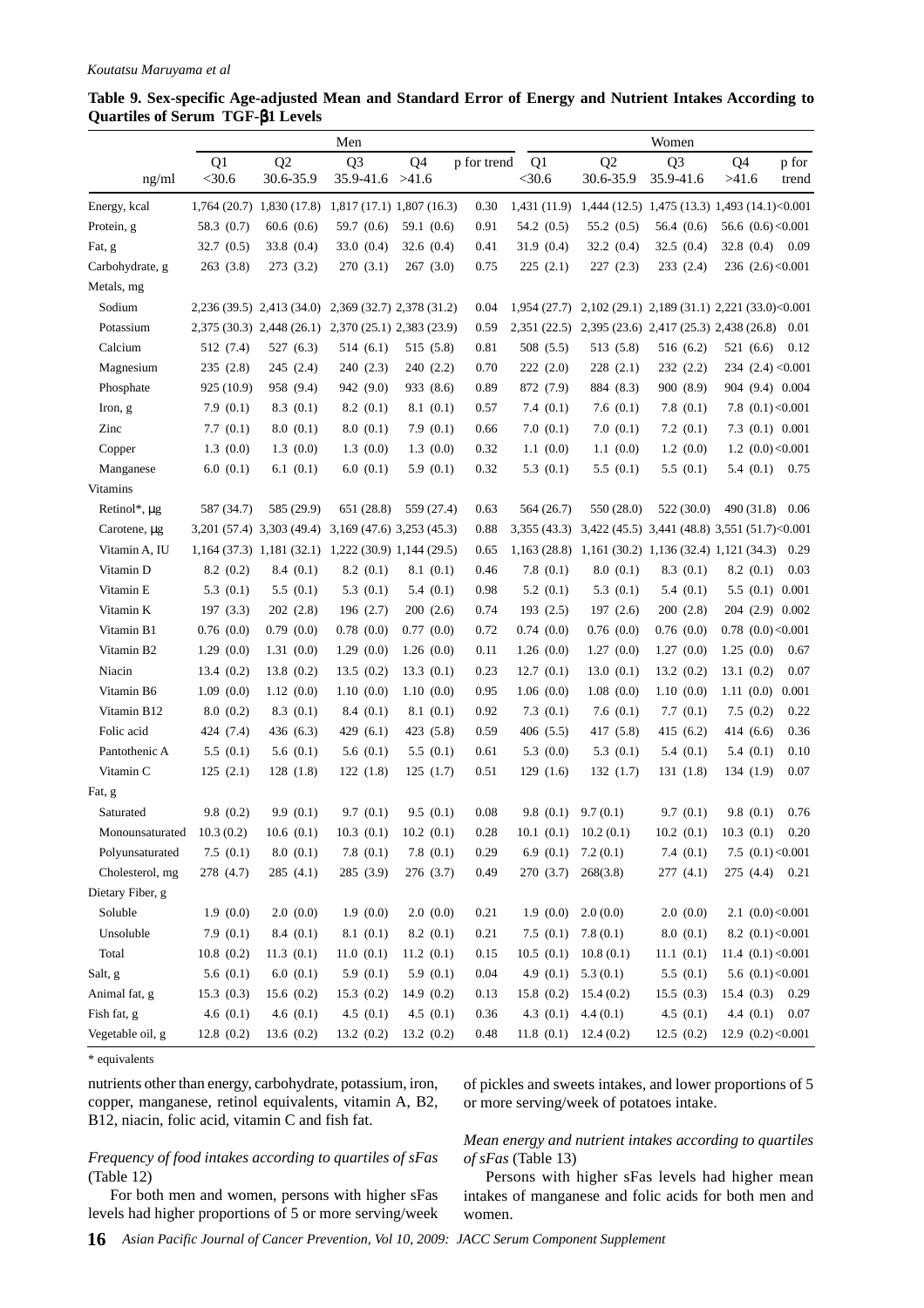|                                 | Men              |                               |                               |            |             | Women            |                |                                   |            |             |
|---------------------------------|------------------|-------------------------------|-------------------------------|------------|-------------|------------------|----------------|-----------------------------------|------------|-------------|
| U/ml                            | Q1<br>$\leq$ 2.3 | Q <sub>2</sub><br>$2.3 - 2.6$ | Q <sub>3</sub><br>$2.6 - 3.1$ | Q4<br>>3.1 | p for trend | Q1<br>$\leq$ 2.3 | Q <sub>2</sub> | Q <sub>3</sub><br>2.3-2.6 2.6-3.1 | Q4<br>>3.1 | p for trend |
| $3-4/w$ and more, %             |                  |                               |                               |            |             |                  |                |                                   |            |             |
| Beef                            | 12.0             | 11.3                          | 9.2                           | 10.0       | 0.08        | 12.7             | 12.9           | 12.1                              | 13.7       | 0.47        |
| Pork (excluding ham/sausage)    | 26.0             | 23.8                          | 20.9                          | 21.4       | 0.003       | 27.0             | 24.9           | 21.3                              | 19.7       | < 0.001     |
| Ham/sausage                     | 15.9             | 14.0                          | 14.2                          | 14.5       | 0.34        | 16.3             | 15.5           | 12.9                              | 12.9       | $0.02\,$    |
| Chicken                         | 23.5             | 22.4                          | 19.6                          | 19.8       | 0.01        | 28.0             | 28.2           | 24.5                              | 22.7       | 0.001       |
| Liver                           | 4.9              | 4.7                           | 4.2                           | 5.5        | 0.55        | 5.0              | 3.7            | 5.2                               | 4.3        | 0.69        |
| Eggs                            | 76.7             | 74.0                          | 72.1                          | 67.9       | < 0.001     | 73.7             | 73.1           | 69.9                              | 66.2       | < 0.001     |
| Milk                            | 55.7             | 56.7                          | 59.0                          | 51.0       | 0.034       | 60.6             | 59.9           | 61.5                              | 61.1       | 0.66        |
| Yogurt                          | 5.7              | 8.5                           | 8.5                           | 7.6        | 0.11        | 12.2             | 11.3           | 12.2                              | 11.9       | 0.95        |
| Cheese                          | 7.0              | 8.4                           | 9.6                           | 5.9        | 0.47        | 9.1              | 5.6            | 6.6                               | 5.8        | 0.04        |
| <b>Butter</b>                   | 8.3              | 7.4                           | 8.0                           | 9.3        | 0.38        | 10.7             | 8.4            | 8.4                               | 10.5       | 0.59        |
| Margarine                       | 13.9             | 15.6                          | 15.9                          | 13.8       | 0.92        | 19.1             | 19.7           | 19.5                              | 22.6       | 0.05        |
| Deep-fried foods/tempura        | 28.7             | 28.5                          | 27.0                          | 26.0       | 0.14        | 24.7             | 25.4           | 23.6                              | 22.4       | 0.14        |
| Fried vegetables                | 47.1             | 45.0                          | 44.8                          | 43.4       | 0.10        | 48.7             | 47.0           | 39.6                              | 43.5       | 0.03        |
| Fresh fish                      | 62.0             | 61.3                          | 58.8                          | 59.8       | 0.18        | 61.5             | 57.9           | 59.7                              | 59.0       | 0.42        |
| Kamaboko (fish paste)           | 14.3             | 14.0                          | 15.3                          | 13.5       | 0.69        | 17.2             | 14.5           | 15.7                              | 17.4       | 0.46        |
| Dried fish/salted fish          | 34.8             | 33.6                          | 31.9                          | 32.2       | 0.14        | 33.0             | 32.2           | 28.0                              | 27.5       | 0.002       |
| 5/w and more, %                 |                  |                               |                               |            |             |                  |                |                                   |            |             |
| Spinach/garland chrysanthemum   |                  |                               |                               |            |             |                  |                |                                   |            |             |
|                                 | 37.4             | 35.6                          | 33.7                          | 36.3       | 0.50        | 39.7             | 35.9           | 35.5                              | 39.5       | 0.55        |
| Carrot/pumpkin                  | 15.5             | 17.6                          | 16.3                          | 16.3       | 0.73        | 27.2             | 28.6           | 25.6                              | 24.0       | 0.03        |
| Tomatoes                        | 16.8             | 17.1                          | 17.7                          | 18.3       | 0.28        | 22.1             | 19.4           | 22.9                              | 26.2       | 0.002       |
| Cabbage/head lettuce            | 22.6             | 22.8                          | 21.2                          | 21.4       | 0.393       | 31.0             | 31.2           | 30.9                              | 32.4       | 0.42        |
| Chinese cabbage                 | 19.0             | 17.9                          | 17.4                          | 15.7       | 0.05        | 21.0             | 19.9           | 17.6                              | 16.3       | $0.01\,$    |
| Edible wild plants              | 2.4              | 3.9                           | 4.1                           | 3.9        | 0.05        | 3.9              | 2.9            | 3.1                               | 4.1        | 0.51        |
| Fungi (enokidake/hiitake)       | 6.6              | 7.2                           | 6.8                           | 9.0        | 0.04        | 8.0              | 8.8            | 8.6                               | 10.9       | $0.02\,$    |
| Potatoes                        | 15.6             | 18.2                          | 15.7                          | 14.6       | 0.36        | 25.2             | 23.6           | 21.1                              | 17.5       | < 0.001     |
| Algae (seaweeds)                | 28.9             | 29.1                          | 30.8                          | 27.0       | 0.39        | 39.7             | 37.6           | 39.4                              | 39.0       | 0.99        |
| Pickles                         | 64.0             | 65.3                          | 58.5                          | 58.1       | < 0.001     | 68.3             | 69.0           | 61.6                              | 61.3       | < 0.001     |
| Preserved foods/soy sauce       | 6.9              | 6.3                           | 6.2                           | 6.0        | 0.37        | $\ \, 8.0$       | 7.0            | 7.4                               | 7.6        | 0.94        |
| Boiled beans                    | 5.4              | 5.1                           | 5.4                           | 5.7        | 0.74        | 8.1              | 7.7            | 6.6                               | 6.7        | 0.24        |
| Tofu (soybean curd)             | 36.6             | 34.2                          | 34.4                          | 31.2       | $0.01\,$    | 39.4             | 38.9           | 38.3                              | 37.0       | 0.21        |
| Citrus fruits                   | 29.3             | 28.3                          | 28.1                          | 28.1       | 0.50        | 48.8             | 47.4           | 40.1                              | 41.7       | < 0.001     |
| Fresh fruit juice (summer)      | 12.7             | 14.4                          | 13.8                          | 15.8       | $0.06\,$    | 18.0             | 13.6           | 14.2                              | 16.5       | 0.99        |
| Fruits (excluding citrus)       | 24.0             | 26.1                          | 26.1                          | 24.5       | $0.80\,$    | 42.2             | 41.6           | 42.3                              | 40.3       | 0.36        |
| Sweets                          | 19.0             | 19.9                          | 15.9                          | 16.4       | 0.03        | 27.2             | 27.8           | 23.6                              | 20.0       | < 0.001     |
| Coffee                          | 15.9             | 19.6                          | 23.5                          | 21.3       | < 0.001     | 18.4             | 20.1           | 22.9                              | 27.4       | < 0.001     |
| Tea                             | 0.7              | $0.8\,$                       | 1.0                           | 1.9        | $0.01\,$    | 1.4              | 1.2            | 1.1                               | 2.5        | $0.02\,$    |
| Green tea                       | 65.6             | 70.3                          | 72.3                          | 67.4       | 0.44        | 65.0             | 65.0           | 69.7                              | 67.1       | 0.35        |
| Oolong tea                      | 2.9              | $2.8\,$                       | 5.1                           | 3.8        | 0.132       | 5.2              | 5.9            | 9.3                               | 9.6        | < 0.001     |
| 3/d and more, %                 |                  |                               |                               |            |             |                  |                |                                   |            |             |
| Bowls of rice (at present)      | 83.1             | 82.9                          | 78.8                          | 80.2       | 0.01        | 76.4             | 76.8           | 71.4                              | 70.5       | < 0.001     |
| Bowls of rice (at 30 years old) | 92.8             | 92.2                          | 92.2                          | 93.1       | 0.79        | 89.9             | 88.9           | 88.2                              | 86.4       | 0.01        |
| Bowls of miso (at present)      | 37.8             | 37.0                          | 38.8                          | 40.1       | 0.24        | 24.1             | 22.4           | 22.7                              | 21.8       | 0.31        |
| Bowls of miso (at 30 years old) | 57.9             | 56.8                          | 53.7                          | 56.7       | 0.40        | 46.7             | 44.6           | 43.9                              | 38.4       | < 0.001     |

## **Table 10. Sex-specific Age-adjusted Proportions of Higher Frequency of Foods According to Quartiles of Serum Total SOD Activity**

#### **Discussion**

among middle-aged Japanese men and women.

 In the present study, we examined the associations between food and nutrient intakes and IGF-I, IGF-II, IGFBP-3, TGF-β1, total SOD activity and sFas levels

Previous observational studies (Devine et al. 1998; Holmes et al. 2002; Giovannucci et al. 2003; Gunnell et al. 2003; DeLellis et al., 2004; Larsson et al., 2005; McGreevy et al., 2007; Norat et al., 2007; Crowe et al.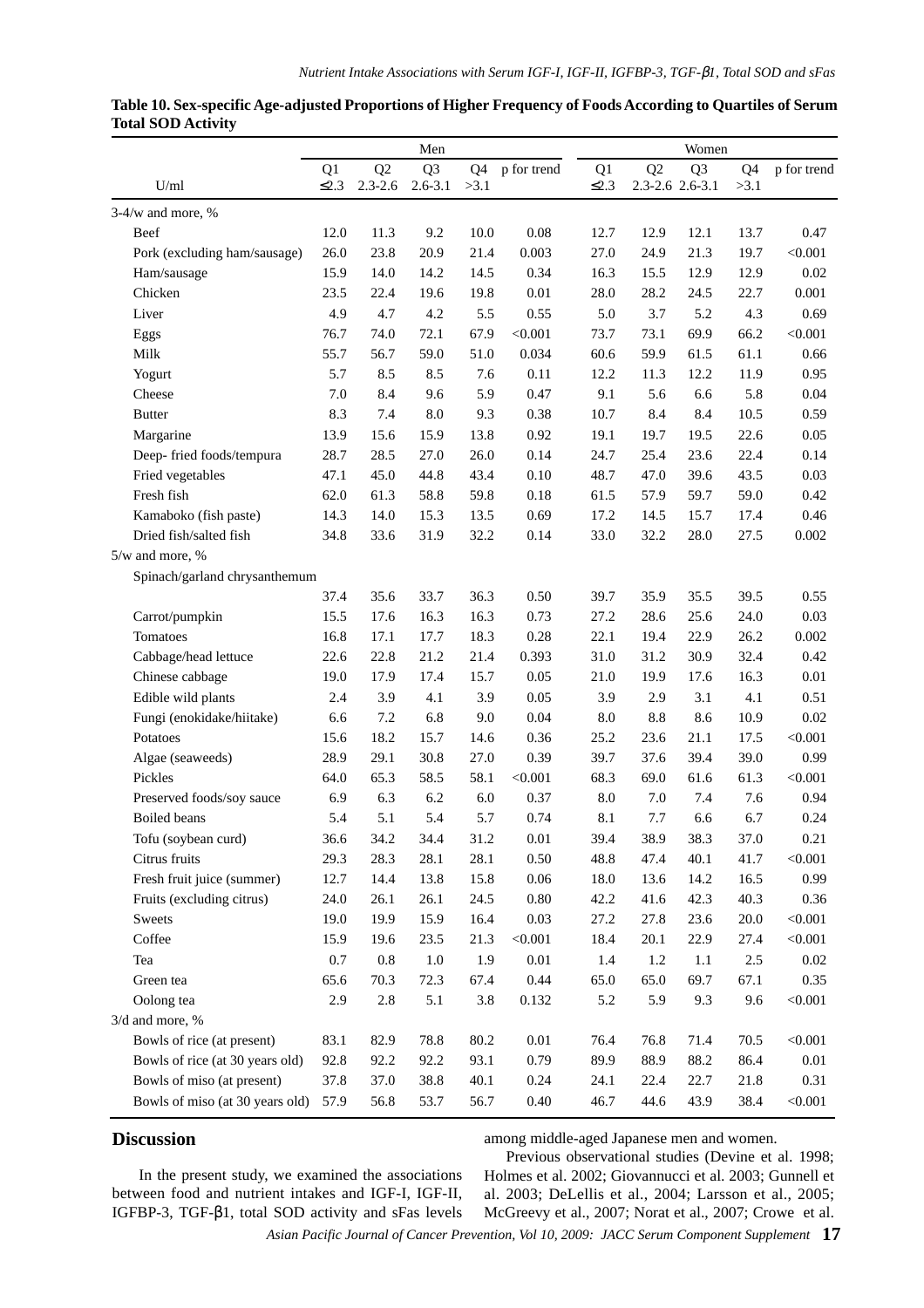|                            |            |                             | Men                                  |                           |             |             |                                                     | Women                                        |                        |       |
|----------------------------|------------|-----------------------------|--------------------------------------|---------------------------|-------------|-------------|-----------------------------------------------------|----------------------------------------------|------------------------|-------|
|                            | Q1         | Q <sub>2</sub>              | Q <sub>3</sub>                       | Q4                        | p for trend | Q1          | Q2                                                  | Q <sub>3</sub>                               | Q4                     | p for |
| U/ml                       | $\leq$ 2.3 | $2.3 - 2.6$                 | $2.6 - 3.1$                          | >3.1                      |             | $\leq$ 2.3  | $2.3 - 2.6$                                         | $2.6 - 3.1$                                  | >3.1                   | trend |
| Energy, kcal               |            | 1,812 (14.8) 1,843 (18.7)   |                                      | 1,781 (19.4) 1,789 (18.9) | 0.15        | 1,507(14.0) | $1,470$ (14.5) $1,432$ (12.2) $1,441$ (11.4)<0.001  |                                              |                        |       |
| Protein, g                 | 60.2(0.5)  | 60.7(0.6)                   | 58.4 (0.7)                           | 57.9 (0.6)                | 0.001       | 58.0 (0.6)  | 55.7 (0.6)                                          | 54.7 (0.5)                                   | 54.3 $(0.5)$ < 0.001   |       |
| Fat, g                     | 33.6(0.3)  | 33.8(0.4)                   | 32.6(0.4)                            | 31.6 $(0.4)$ <0.001       |             | 33.7 (0.4)  | 32.5(0.4)                                           | 31.8(0.4)                                    | 31.6 $(0.3)$ < 0.001   |       |
| Carbohydrate               | 268 (2.7)  | 273 (3.4)                   | 263(3.5)                             | 271 (3.4)                 | 0.87        | 237(2.5)    | 232(2.6)                                            | 225(2.2)                                     | 228(2.1)               | 0.02  |
| Metals, mg                 |            |                             |                                      |                           |             |             |                                                     |                                              |                        |       |
| Sodium                     |            | 2,416 (28.3) 2,409 (35.8)   | $2,275$ (37.0) $2,272$ (36.1) <0.001 |                           |             | 2,294(32.7) |                                                     | 2,162 (33.9) 2,043 (28.4) 1,992 (26.6)<0.001 |                        |       |
| Potassium                  |            | $2,395(21.7)$ $2,444(27.5)$ | 2,379 (28.4) 2,344 (27.7)            |                           | 0.07        | 2,488(26.6) | 2,388 (27.5) 2,369 (23.1) 2,364 (21.6) 0.002        |                                              |                        |       |
| Calcium                    | 524 (5.3)  | 524 (6.7)                   | 519 (6.9)                            | 495 $(6.7)$ <0.001        |             | 532 (6.5)   | 517 (6.8)                                           | 510 (5.7)                                    | 503 $(5.3)$ < 0.001    |       |
| Magnesium                  | 242(2.0)   | 245(2.5)                    | 237(2.6)                             | 236(2.6)                  | 0.01        | 239(2.3)    | 229 (2.4)                                           | 224(2.0)                                     | 224 $(1.9)$ < 0.001    |       |
| Phosphate                  | 951 (7.8)  | 957 (9.9)                   | 928 (10.2)                           | 913 (9.9)                 | 0.001       | 925 (9.3)   | 892 (9.6)                                           | 877 (8.1)                                    | 871 $(7.6) < 0.001$    |       |
| Iron, g                    | 8.2(0.1)   | 8.3(0.1)                    | 8.0(0.1)                             | 8.0(0.1)                  | 0.08        | 8.0(0.1)    | 7.6 $(0.1)$                                         | 7.5(0.1)                                     | 7.5 $(0.1)$ < 0.001    |       |
| Zinc                       | 8.0(0.1)   | 8.1(0.1)                    | 7.8(0.1)                             | 7.8(0.1)                  | 0.03        | 7.4 $(0.1)$ | 7.1(0.1)                                            | 7.0(0.1)                                     | 7.0 $(0.1)$ < 0.001    |       |
| Copper                     | 1.3(0.0)   | 1.3(0.0)                    | 1.3(0.0)                             | 1.3(0.0)                  | 0.27        | 1.2(0.0)    | 1.1(0.0)                                            | 1.1(0.0)                                     | 1.1 $(0.0)$ < 0.001    |       |
| Manganese                  | 5.6(0.1)   | 6.2(0.1)                    | 6.3(0.1)                             | 6.1(0.1)                  | 0.001       | 5.4 $(0.1)$ | 5.2(0.1)                                            | 5.5(0.1)                                     | 5.5(0.1)               | 0.21  |
| Vitamins, mg               |            |                             |                                      |                           |             |             |                                                     |                                              |                        |       |
| Retinol*, µg               | 596 (24.8) | 608 (31.4)                  | 565 (32.5)                           | 594 (31.6)                | 0.81        | 527 (31.6)  | 455 (32.7)                                          | 562 (27.4)                                   | 565 (25.7)             | 0.08  |
| Carotene, µg               |            | 3,299 (41.0) 3,272 (51.9)   | 3,123 (53.7) 3,168 (52.3)            |                           | 0.02        | 3,612(51.2) |                                                     | 3,432 (53.0) 3,318 (44.5) 3,415 (41.7)       |                        | 0.02  |
| Vitamin A, IU              |            | $1,184(26.7)$ 1,199 (33.7)  | $1,134(34.9)$ $1,167(34.0)$          |                           | 0.51        |             | 1,167 (34.0) 1,064 (35.2) 1,157 (29.6) 1,175 (27.7) |                                              |                        | 0.27  |
| Vitamin D                  | 8.3(0.1)   | 8.4(0.2)                    | 8.0(0.2)                             | 8.0(0.2)                  | 0.04        | 8.5(0.1)    | 8.1(0.2)                                            | 7.9(0.1)                                     | 7.9(0.1)               | 0.01  |
| Vitamin E                  | 5.5(0.1)   | 5.5(0.1)                    | 5.2(0.1)                             | 5.2 $(0.1)$ <0.001        |             | 5.6(0.1)    | 5.4(0.1)                                            | 5.2(0.1)                                     | 5.3 $(0.1)$ < 0.001    |       |
| Vitamin K                  | 204(2.4)   | 201(3.0)                    | 192(3.1)                             | 194 (3.0)                 | 0.002       | 209(2.9)    | 198 (3.0)                                           | 192(2.5)                                     | 195 (2.4) 0.004        |       |
| Vitamin B1                 | 0.79(0.0)  | 0.79(0.0)                   | 0.76(0.0)                            | $0.75$ $(0.0)$ $< 0.001$  |             | 0.80(0.0)   | 0.76(0.0)                                           | 0.74(0.0)                                    | 0.74(0.0) < 0.001      |       |
| Vitamin B2                 | 1.27(0.0)  | 1.32(0.0)                   | 1.31(0.0)                            | 1.26(0.0)                 | 0.55        | 1.28(0.0)   | 1.23(0.0)                                           | 1.28(0.0)                                    | 1.26(0.0)              | 0.80  |
| Niacin                     | 13.5(0.1)  | 13.8(0.2)                   | 13.3(0.2)                            | 13.4(0.2)                 | 0.32        | 13.5(0.2)   | 12.8(0.2)                                           | 12.8(0.1)                                    | 12.9(0.1)              | 0.03  |
| Vitamin B6                 | 1.11(0.0)  | 1.13(0.0)                   | 1.08(0.0)                            | 1.08(0.0)                 | 0.02        | 1.13(0.0)   | 1.08(0.0)                                           | 1.07(0.0)                                    | $1.07$ $(0.0) < 0.001$ |       |
| Vitamin B12                | 8.3(0.1)   | 8.4(0.2)                    | 7.9(0.2)                             | 8.0(0.2)                  | 0.06        | 7.9(0.2)    | 7.3(0.2)                                            | 7.5(0.1)                                     | 7.4(0.1)               | 0.09  |
| Folic acid                 | 419 (5.3)  | 438 (6.7)                   | 430 (6.9)                            | 426 $(6.7)$               | 0.62        | 422 (6.5)   | 398 (6.7)                                           | 414 (5.7)                                    | 414 (5.3)              | 0.99  |
| Pantothenic acid           | 5.6(0.0)   | 5.7(0.1)                    | 5.5(0.1)                             | 5.4(0.1)                  | 0.01        | 5.5(0.1)    | 5.3(0.1)                                            | 5.3 $(0.1)$                                  | 5.2(0.0)               | 0.01  |
| Vitamin C                  | 123(1.5)   | 127(1.9)                    | 126(2.0)                             | 124(1.9)                  | 0.91        | 136(1.9)    | 129(1.9)                                            | 130(1.6)                                     | 131(1.5)               | 0.11  |
| Fat, g                     |            |                             |                                      |                           |             |             |                                                     |                                              |                        |       |
| Saturated                  | 9.9(0.1)   | 9.9(0.1)                    | 9.7(0.1)                             | 9.2 $(0.1)$ <0.001        |             | 10.1(0.1)   | 9.8(0.1)                                            | 9.7(0.1)                                     | 9.6(0.1)               | 0.02  |
| Monounsaturated 10.5 (0.1) |            | 10.6(0.1)                   | 10.2(0.1)                            | 9.9 $(0.1)$ <0.001        |             | 10.7(0.1)   | 10.2(0.1)                                           | 10.1(0.1)                                    | 10.0 (0.1) 0.002       |       |
| Polyunsaturated            | 8.0(0.1)   | 8.0(0.1)                    | 7.6(0.1)                             | 7.5 $(0.1)$ <0.001        |             | 7.7(0.1)    | 7.3(0.1)                                            | 7.1(0.1)                                     | 7.0 $(0.1)$ < 0.001    |       |
| Cholesterol                | 289 (3.4)  | 288 (4.3)                   | 275 (4.4)                            | 264(4.3) < 0.001          |             | 286 (4.3)   | 276 (4.5)                                           | 271 (3.7)                                    | 262 $(3.5)$ < 0.001    |       |
| Dietary Fiber, g           |            |                             |                                      |                           |             |             |                                                     |                                              |                        |       |
| Soluble                    | 2.0(0.0)   | 2.0(0.0)                    | 1.9(0.0)                             | $1.9(0.0)$ < 0.001        |             | 2.1(0.0)    | 2.0(0.0)                                            | 1.9(0.0)                                     | 1.9 $(0.0)$ < 0.001    |       |
| Unsoluble                  | 8.3(0.1)   | 8.3(0.1)                    | 7.9(0.1)                             | 8.0(0.1)                  | 0.01        | 8.3(0.1)    | 8.0(0.1)                                            | 7.6(0.1)                                     | 7.7 $(0.1)$ < 0.001    |       |
| Total                      | 11.3(0.1)  | 11.3(0.1)                   | 10.8(0.1)                            | 10.9(0.1)                 | 0.003       | 11.5(0.1)   | 11.1(0.1)                                           | 10.6(0.1)                                    | 10.6 $(0.1)$ < 0.001   |       |
| Salt, g                    | 6.0(0.1)   | 6.0(0.1)                    | 5.7(0.1)                             | 5.7 $(0.1)$ <0.001        |             | 5.7(0.1)    | 5.4(0.1)                                            | 5.1(0.1)                                     | 5.0 $(0.1)$ < 0.001    |       |
| Animal fat, g              | 15.5(0.2)  | 15.5(0.3)                   | 15.3(0.3)                            | 14.3 $(0.3)$ <0.001       |             | 16.0(0.3)   | 15.6(0.3)                                           | 15.5(0.2)                                    | 15.3(0.2)              | 0.04  |
| Fish fat, g                | 4.6(0.1)   | 4.7 $(0.1)$                 | 4.4 $(0.1)$                          | 4.5(0.1)                  | 0.14        | 4.6 $(0.1)$ | 4.4 $(0.1)$                                         | 4.3(0.1)                                     | 4.3 $(0.1)$            | 0.03  |
| Vegetable oil, g           | 13.5(0.1)  | 13.5(0.2)                   | 12.9(0.2)                            | 12.8(0.2)                 | 0.001       | 13.1(0.2)   | 12.5(0.2)                                           | 12.0(0.2)                                    | 12.1 $(0.1)$ < 0.001   |       |

## **Table 11. Sex-specific Age-adjusted Mean and Standard Error of Energy and Nutrient Intakes According to Quartiles of Serum Total SOD Activity**

\* equivalents

2009) indicated the positive associations of IGF-1 with milk and dairy products, vegetables, animal and dairy protein, calcium, potassium, zinc and fiber. Also, intervention surveys indicated increment of serum IGF-I levels by intervention of milk (Cadogan et al., 1997; Heaney et al., 1999) and calcium fortified dairy product , but no association between IGF-I and calcium supplement (Manios et al. 2007).

In the present study, we found that IGF-I levels were associated with higher intakes of milk, yogurt, calcium and saturated fat for both men and women, and were not associated with total protein and zinc intake. The majority of the findings from observational and intervention studies indicated that IGF-1 levels were not associated with saturated fat intake (Devine et al., 1998; Holmes et al. 2002; Giovannucci et al. 2003; Gunnell et al. 2003;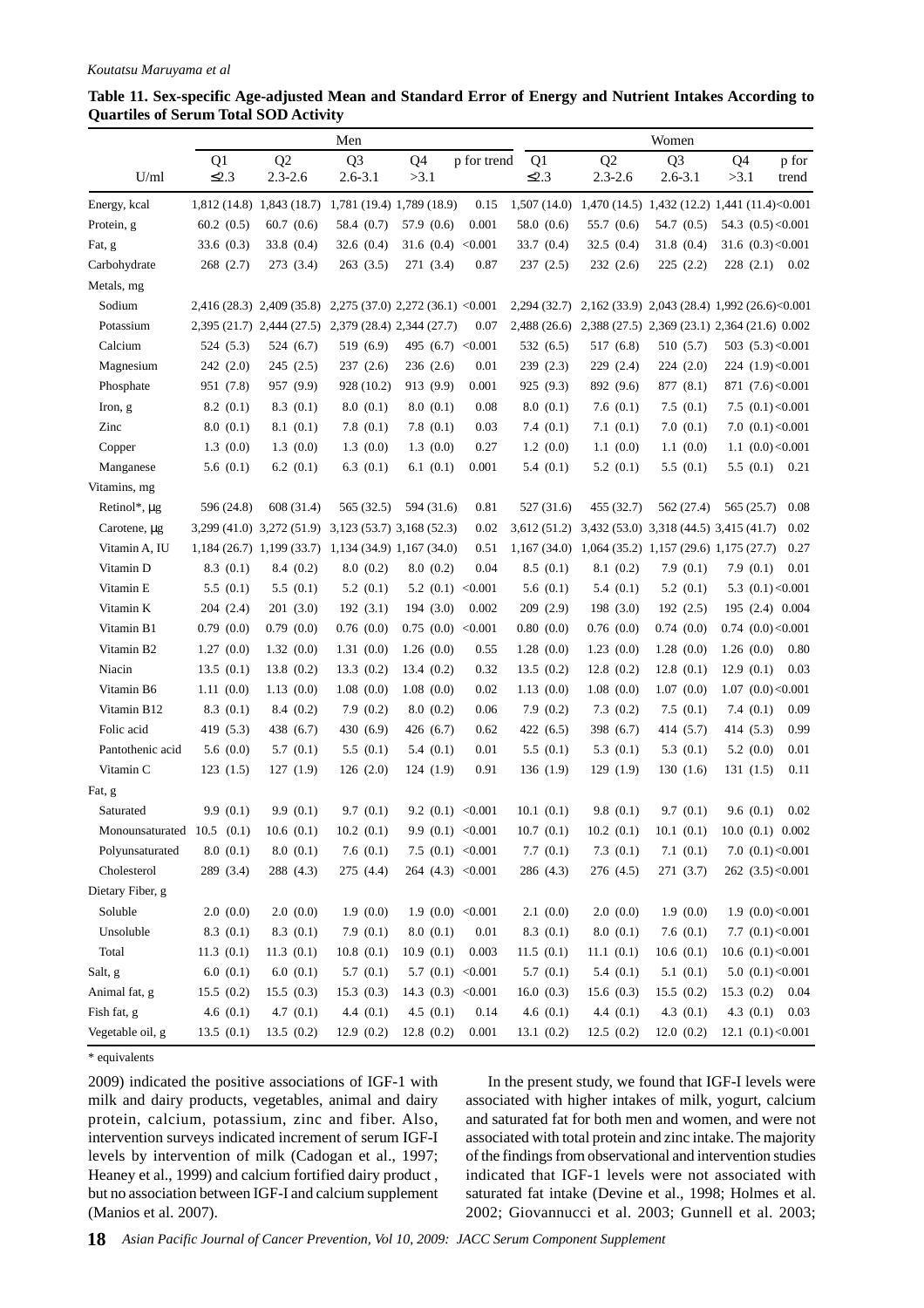|                                 | Men             |                |                                   |      |                |                 |                       |                |            |             |
|---------------------------------|-----------------|----------------|-----------------------------------|------|----------------|-----------------|-----------------------|----------------|------------|-------------|
| ng/ml                           | Q1<br>$\leq1.8$ | Q <sub>2</sub> | Q <sub>3</sub><br>1.8-2.2 2.2-2.6 | >2.6 | Q4 p for trend | Q1<br>$\leq1.8$ | Q2<br>1.8-2.2 2.2-2.6 | Q <sub>3</sub> | Q4<br>>2.6 | p for trend |
|                                 |                 |                |                                   |      |                |                 |                       |                |            |             |
| 3-4/w and more, %               |                 |                |                                   |      |                |                 |                       |                |            |             |
| Beef                            | 9.7             | 10.3           | 10.4                              | 13.1 | 0.01           | 13.4            | 13.4                  | 12.7           | 11.7       | 0.27        |
| Pork (excluding ham/sausage)    | 21.6            | 23.9           | 23.7                              | 22.3 | 0.84           | 20.3            | 25.4                  | 21.6           | 21.0       | 0.99        |
| Ham/sausage                     | 15.9            | 14.7           | 12.9                              | 13.5 | 0.09           | 13.8            | 13.4                  | 12.8           | 14.7       | 0.65        |
| Chicken                         | 19.9            | 22.3           | 19.6                              | 21.0 | 0.79           | 24.4            | 25.9                  | 23.1           | 23.3       | 0.40        |
| Liver                           | 5.0             | 4.4            | 3.6                               | 6.2  | 0.31           | 3.3             | 5.1                   | 4.7            | 5.5        | 0.06        |
| Eggs                            | 70.4            | 73.9           | 74.9                              | 72.6 | 0.30           | 71.0            | 71.3                  | 71.0           | 67.8       | 0.12        |
| Milk                            | 59.1            | 58.4           | 56.9                              | 57.0 | 0.28           | 64.5            | 62.4                  | 64.8           | 59.6       | 0.05        |
| Yogurt                          | 8.2             | 7.4            | 6.0                               | 7.4  | 0.46           | 11.8            | 12.1                  | 10.8           | 13.1       | 0.51        |
| Cheese                          | 8.1             | 7.6            | 6.3                               | 7.1  | 0.35           | 6.3             | 7.1                   | 4.6            | 6.4        | 0.71        |
| <b>Butter</b>                   | 7.5             | 7.7            | 7.6                               | 9.3  | 0.21           | 9.3             | 9.7                   | 8.4            | 9.6        | 0.98        |
| Margarine                       | 16.3            | 14.7           | 14.3                              | 14.7 | 0.37           | 24.1            | 21.0                  | 19.9           | 18.6       | $0.01\,$    |
| Deep-fried foods/tempura        | 29.8            | 28.0           | 24.9                              | 25.9 | 0.05           | 22.2            | 24.6                  | 22.6           | 23.3       | 0.75        |
| Fried vegetables                | 45.2            | 46.5           | 40.6                              | 45.3 | 0.67           | 41.6            | 43.5                  | 43.7           | 40.3       | 0.71        |
| Fresh fish                      | 57.8            | 60.4           | 59.6                              | 59.2 | 0.62           | 59.1            | 59.1                  | 58.7           | 55.1       | 0.07        |
| Kamaboko (fish paste)           | 16.0            | 13.4           | 13.0                              | 14.6 | 0.47           | 12.7            | 17.4                  | 17.5           | 17.6       | $0.01\,$    |
| Dried fish/salted fish          | 33.9            | 33.9           | 33.5                              | 33.4 | 0.75           | 28.2            | 30.1                  | 31.5           | 29.9       | 0.38        |
| 5/w and more, %                 |                 |                |                                   |      |                |                 |                       |                |            |             |
| Spinach/garland chrysanthemum   |                 |                |                                   |      |                |                 |                       |                |            |             |
|                                 | 35.0            | 34.0           | 37.2                              | 36.6 | 0.33           | 36.0            | 37.2                  | 38.6           | 37.6       | 0.43        |
| Carrot/pumpkin                  | 15.8            | 15.6           | 15.7                              | 14.4 | 0.38           | 26.0            | 24.9                  | 26.8           | 23.6       | 0.33        |
| Tomatoes                        | 18.6            | 18.2           | 15.0                              | 15.8 | 0.04           | 21.9            | 23.4                  | 23.1           | 21.9       | 1.00        |
| Cabbage/head lettuce            | 20.9            | 21.8           | 22.2                              | 21.2 | 0.90           | 28.9            | 31.6                  | 31.5           | 31.3       | 0.29        |
| Chinese cabbage                 | 17.8            | 18.1           | 20.3                              | 17.4 | 0.98           | 17.9            | 19.5                  | 19.4           | 18.0       | 0.91        |
| Edible wild plants              | 2.6             | 3.8            | 3.6                               | 3.6  | 0.30           | 3.9             | 3.5                   | 2.9            | 3.0        | 0.31        |
| Fungi (enokidake/shiitake)      | 6.8             | 7.7            | 6.8                               | 7.6  | 0.61           | 8.1             | 10.1                  | 10.0           | 8.1        | 0.91        |
| Potatoes                        | 15.7            | 14.6           | 15.1                              | 12.3 | 0.03           | 22.6            | 19.9                  | 19.0           | 15.4       | < 0.001     |
| Algae (seaweeds)                | 27.3            | 27.8           | 29.0                              | 27.4 | 0.91           | 37.2            | 40.8                  | 39.6           | 35.7       | 0.41        |
| Pickles                         | 60.0            | 61.0           | 62.5                              | 65.0 | $0.01\,$       | 60.7            | 62.8                  | 66.3           | 67.1       | 0.001       |
| Preserved foods/soy sauce       | 7.3             | 7.6            | 4.2                               | 7.2  | 0.55           | 8.0             | 7.7                   | 7.7            | 7.5        | 0.68        |
| <b>Boiled</b> beans             | 5.6             | 6.1            | 3.9                               | 6.0  | 0.97           | 7.7             | 7.7                   | 7.7            | 6.4        | 0.37        |
| Tofu (soybean curd)             | 29.7            | 31.1           | 34.0                              | 32.2 | 0.16           | 34.3            | 35.1                  | 36.2           | 35.9       | 0.41        |
| Citrus fruits                   | 26.7            | 27.7           | 31.5                              | 33.9 | < 0.001        | 45.4            | 47.2                  | 45.5           | 47.2       | 0.55        |
| Fresh fruits juice (summer)     | 14.8            | 14.2           | 16.0                              | 16.5 | 0.27           | 16.2            | 17.7                  | 17.0           | 16.2       | 0.98        |
| Fruits (excluding citrus)       | 23.2            | 26.6           | 24.7                              | 26.1 | 0.23           | 45.6            | 41.6                  | 41.1           | 40.1       | $0.02\,$    |
| Sweets                          | 12.5            | 18.0           | 19.5                              | 23.1 | < 0.001        | 19.3            | 23.2                  | 25.7           | 28.6       | < 0.001     |
| Coffee                          | 22.0            | 21.5           | 21.0                              | 20.1 | 0.31           | 30.1            | 25.9                  | 23.2           | 20.1       | < 0.001     |
| Tea                             | 0.6             | 1.3            | 1.1                               | 1.6  | $0.07\,$       | 2.2             | 1.8                   | 1.0            | 1.9        | 0.44        |
| Green tea                       | 68.2            | 71.5           | 71.5                              | 72.5 | 0.07           | 66.1            | 69.5                  | 71.3           | 68.6       | 0.21        |
| Oolong tea                      | $3.2\,$         | 4.4            | 3.1                               | 5.2  | 0.09           | 8.1             | 9.9                   | 10.1           | 6.5        | 0.40        |
| 3/d and more, %                 |                 |                |                                   |      |                |                 |                       |                |            |             |
| Bowls of rice (at present)      | 78.8            | 82.8           | 81.9                              | 81.2 | 0.27           | 69.1            | 73.7                  | 75.6           | 74.9       | 0.003       |
| Bowls of rice (at 30 years old) | 92.1            | 93.0           | 91.7                              | 92.0 | 0.78           | 85.9            | 88.2                  | 88.8           | 87.8       | 0.22        |
| Bowls of miso (at present)      | 40.3            | 38.9           | 32.1                              | 33.7 | 0.001          | 20.5            | 21.9                  | 22.1           | 22.1       | 0.49        |
| Bowls of miso (at 30 years old) | 61.0            | 56.3           | 48.8                              | 50.0 | < 0.001        | 39.1            | 40.5                  | 39.9           | 39.2       | 0.99        |
|                                 |                 |                |                                   |      |                |                 |                       |                |            |             |

| Table 12. Sex-specific Age-adjusted Proportions of Higher Frequency of Foods According to Quartiles of Serum |  |
|--------------------------------------------------------------------------------------------------------------|--|
| sFas Levels                                                                                                  |  |

DeLellis et al., 2004; Larsson et al., 2005; McGreevy et al., 2007; Norat et al., 2007; Crowe et al. 2009 ). Thus, the positive association between saturated fat intake and IGF-1 levels in the present study might be due to chance, but remained to be examined further.

IGFBP-3 levels have been associated with higher intakes of processed meat, calcium and phosphorus (Norat et al., 2007; Crowe et al., 2009). In the present study, we found that positive associations of IGFBP-3 levels with intakes of milk and yogurt for both men and women and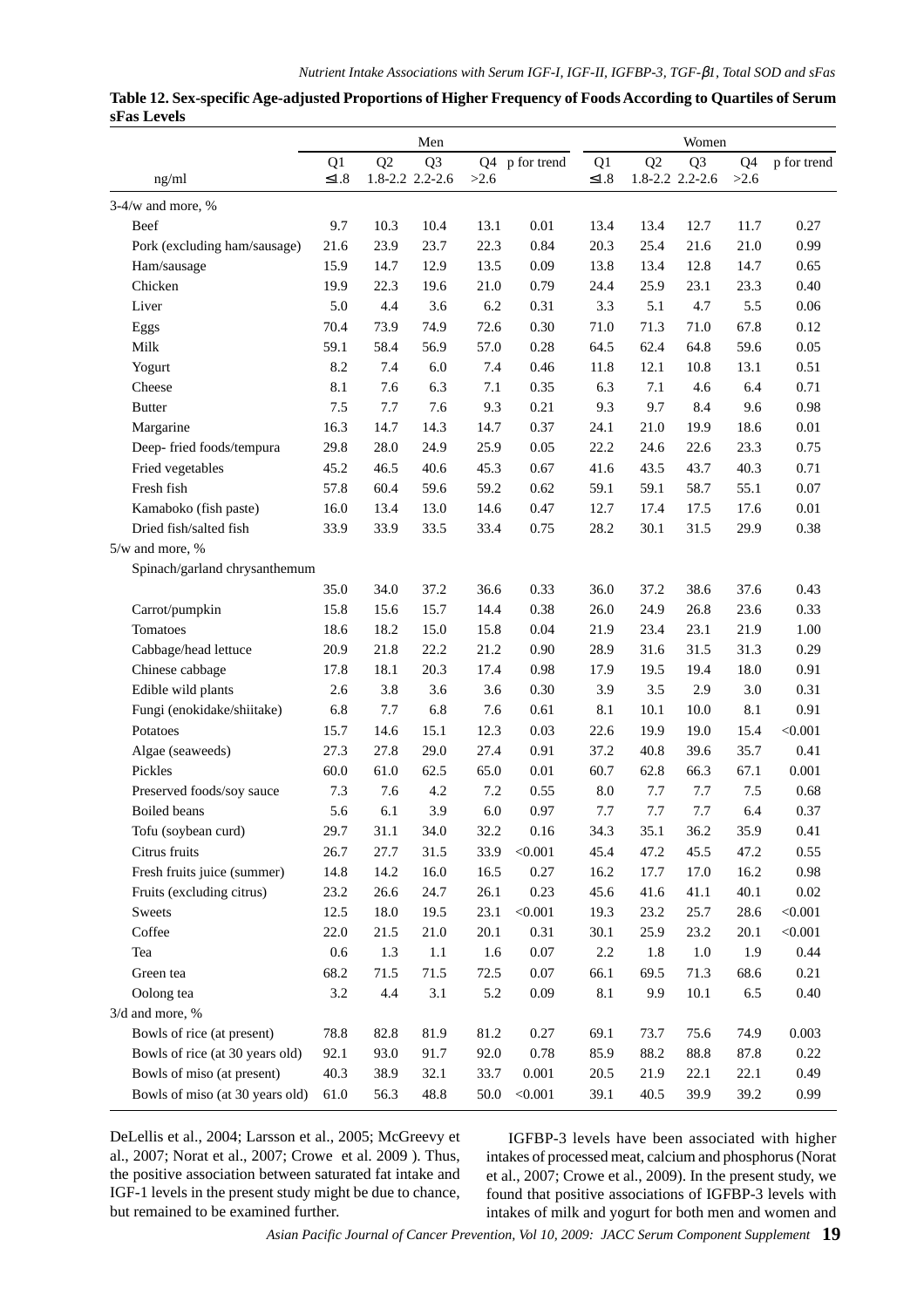|                   | Men                       |                                                     |                |                                       |             | Women       |                                                         |                |                                        |          |  |
|-------------------|---------------------------|-----------------------------------------------------|----------------|---------------------------------------|-------------|-------------|---------------------------------------------------------|----------------|----------------------------------------|----------|--|
|                   | Q1                        | Q <sub>2</sub>                                      | Q <sub>3</sub> | Q4                                    | p for trend | Q1          | Q2                                                      | Q <sub>3</sub> | Q4                                     | p for    |  |
| ng/ml             | $≤1.8$                    | $1.8 - 2.2$                                         | $2.2 - 2.6$    | >2.6                                  |             | $\leq1.8$   | $1.8 - 2.2$                                             | $2.2 - 2.6$    | >2.6                                   | trend    |  |
| Energy, kcal      |                           | $1,813(18.1)$ $1,803(17.6)$                         |                | 1,828 (20.1) 1,772 (19.5)             | 0.19        | 1,439(12.7) |                                                         |                | 1,463 (12.4) 1,481 (15.0) 1,453 (15.8) | 0.34     |  |
| Protein, g        | 59.5 $(0.6)$ 59.1 $(0.6)$ |                                                     | 59.5 (0.7)     | 58.9 (0.7)                            | 0.61        | 54.4 (0.5)  | 55.7 (0.5)                                              | 56.3(0.6)      | 54.6 (0.7)                             | 0.57     |  |
| Fat, g            | 33.4 (0.4)                | 32.9(0.4)                                           | 32.9(0.5)      | 32.6(0.4)                             | 0.22        | 32.0(0.4)   | 32.6(0.4)                                               | 32.6(0.4)      | 31.3(0.5)                              | 0.35     |  |
| Carbohydrate, g   | 261 (3.3)                 | 264(3.2)                                            | 277(3.7)       | 272 (3.5)                             | 0.01        | 226 (2.3)   | 230(2.3)                                                | 234 (2.7)      | 232 (2.9)                              | 0.10     |  |
| Metals, mg        |                           |                                                     |                |                                       |             |             |                                                         |                |                                        |          |  |
| Sodium            |                           | 2,415 (34.8) 2,348 (33.8)                           |                | $2,258$ (38.7) $2,216$ (37.4) < 0.001 |             | 1,992(29.3) |                                                         |                | 2,097 (28.8) 2,101 (34.8) 2,040 (36.7) | 0.23     |  |
| Potassium         |                           | $2,409(26.9)$ $2,405(26.1)$                         |                | 2,439 (29.9) 2,413 (28.9)             | 0.80        |             | 2,380 (23.9) 2,436 (23.5) 2,451 (28.4) 2,375 (29.9)     |                |                                        | 0.89     |  |
| Calcium           | 528 (6.5)                 | 519 (6.4)                                           | 527 (7.3)      | 514 (7.0)                             | 0.20        | 511 (5.9)   | 522 (5.8)                                               | 526 (7.0)      | 508 (7.4)                              | 0.87     |  |
| Magnesium         | 241 (2.5)                 | 239(2.4)                                            | 242 (2.8)      | 238 (2.7)                             | 0.62        | 224(2.1)    | 230(2.1)                                                | 232 (2.5)      | 225(2.6)                               | 0.60     |  |
| Phosphate         | 944 (9.7)                 | 936 (9.4)                                           | 948 (10.8)     | 935 (10.4)                            | 0.64        | 877 (8.4)   | 896 (8.2)                                               | 904 (9.9)      | 876 (10.5)                             | 0.81     |  |
| Iron, g           | 8.0(0.1)                  | 8.0(0.1)                                            | 8.0(0.1)       | 8.0(0.1)                              | 0.96        | 8.0(0.1)    | 8.0(0.1)                                                | 8.0(0.1)       | 8.0(0.1)                               | 0.18     |  |
| Zinc              | 8.0(0.1)                  | 8.0(0.1)                                            | 8.0<br>(0.1)   | 8.0(0.1)                              | 0.31        | 7.0(0.1)    | 7.0(0.1)                                                | 7.0(0.1)       | 7.0(0.1)                               | 0.47     |  |
| Copper            | 1.0(0.0)                  | 1.0(0.0)                                            | 1.0<br>(0.0)   | 1.0(0.0)                              | 0.24        | 1.0(0.0)    | 1.0(0.0)                                                | 1.0(0.0)       | 1.0(0.0)                               | 0.10     |  |
| Manganese         | 6.0(0.1)                  | 6.0(0.1)                                            | 6.0<br>(0.1)   | 6.6 $(0.1)$ <0.001                    |             | 5.4 $(0.1)$ | 5.7(0.1)                                                | 5.8(0.1)       | 5.8 (0.1) 0.002                        |          |  |
| Vitamins, mg      |                           |                                                     |                |                                       |             |             |                                                         |                |                                        |          |  |
| Retinol*, $\mu$ g | 601 (31.9)                | 577 (31.0)                                          | 594 (35.5)     | 668 (34.3)                            | 0.13        | 533 (29.2)  | 597 (28.7)                                              | 587 (34.6)     | 579 (36.6)                             | 0.32     |  |
| Carotene, $\mu$ g |                           | 3,238 (49.8) 3,155 (48.5)                           |                | 3,253 (55.4) 3,129 (53.6)             | 0.24        | 3,389(45.3) |                                                         |                | 3,439 (44.5) 3,451 (53.7) 3,296 (56.8) | 0.29     |  |
| Vitamin A, IU     |                           | 1,185 (34.2) 1,150 (33.2) 1,185 (38.0) 1,242 (36.8) |                |                                       | 0.20        |             | $1,138(31.4)$ $1,214(30.9)$ $1,208(37.2)$ $1,176(39.3)$ |                |                                        | 0.42     |  |
| Vitamin D         | 8.0(0.1)                  | 8.0(0.1)                                            | 8.0(0.2)       | 8.0(0.2)                              | 0.33        | 1.0(0.1)    | 8.0(0.1)                                                | 8.0(0.2)       | 8.0(0.2)                               | 0.34     |  |
| Vitamin E         | 5.0(0.1)                  | 5.0(0.1)                                            | 5.0(0.1)       | 5.0(0.1)                              | 0.07        | 5.0(0.1)    | 5.0(0.1)                                                | 5.0(0.1)       | 5.0(0.1)                               | 0.32     |  |
| Vitamin K         | 20.0(2.9)                 | 19.5(2.8)                                           | 20.0(3.2)      | 19.4(3.1)                             | 0.40        | 19.3(2.6)   | 198 (2.5)                                               | 200(3.1)       | 193 (3.2)                              | 0.83     |  |
| Vitamin B1        | 0.78(0.0)                 | 0.77(0.0)                                           | 0.78(0.0)      | 0.77(0.0)                             | 0.30        | 0.75(0.0)   | 0.76(0.0)                                               | 0.77(0.0)      | 0.74(0.0)                              | 0.63     |  |
| Vitamin B2        | 1.30(0.0)                 | 1.31(0.0)                                           | 1.34(0.0)      | 1.36(0.0)                             | 0.01        | 1.27(0.0)   | 1.31(0.0)                                               | 1.33(0.0)      | 1.29(0.0)                              | 0.17     |  |
| Niacin            | 13.5(0.2)                 | 13.5(0.2)                                           | 13.6(0.2)      | 13.7(0.2)                             | 0.42        | 12.7(0.1)   | 13.2(0.1)                                               | 13.3(0.2)      | 12.9(0.2)                              | 0.33     |  |
| Vitamin B6        | 1.10(0.0)                 | 1.10(0.0)                                           | 1.11(0.0)      | 1.10(0.0)                             | 0.94        | 1.07(0.0)   | 1.09(0.0)                                               | 1.10(0.0)      | 1.07(0.0)                              | 0.68     |  |
| Vitamin B12       | 8.3(0.2)                  | 8.1(0.2)                                            | 8.0(0.2)       | 8.2(0.2)                              | 0.52        | 7.3(0.1)    | 7.7(0.1)                                                | 7.8(0.2)       | 7.5(0.2)                               | 0.14     |  |
| Folic acid        | 430 (6.6)                 | 433 (6.4)                                           | 443 (7.3)      | 452 (7.1)                             | 0.02        | 409 (5.9)   | 42.9 (5.8)                                              | 434 (6.9)      | 428 (7.3)                              | 0.02     |  |
| Pantothenic acid  | 5.5(0.1)                  | 5.5(0.1)                                            | 5.7(0.1)       | 5.6(0.1)                              | 0.22        | 5.3(0.1)    | 5.4(0.1)                                                | 5.4(0.1)       | 5.3 $(0.1)$                            | 0.74     |  |
| Vitamin C         | 126(1.9)                  | 127(1.8)                                            | 129(2.1)       | 130(2.0)                              | 0.13        | 132(1.7)    | 135(1.6)                                                | 136(2.0)       | 134(2.1)                               | 0.37     |  |
| Fat, g            |                           |                                                     |                |                                       |             |             |                                                         |                |                                        |          |  |
| Saturated         | 9.9(0.1)                  | 9.7(0.1)                                            | 9.9(0.1)       | 9.8(0.1)                              | 0.69        | 9.8(0.1)    | 10.0(0.1)                                               | 9.9(0.1)       | 9.5(0.2)                               | 0.25     |  |
| Monounsaturated   | 10.4(0.1)                 | 10.3(0.1)                                           | 10.3(0.2)      | 10.2(0.1)                             | 0.33        | 10.1(0.1)   | 10.3(0.1)                                               | 10.3(0.1)      | 9.9(0.2)                               | $0.30\,$ |  |
| Polyunsaturated   | 7.9(0.1)                  | 7.7(0.1)                                            | 7.6 $(0.1)$    | 7.5(0.1)                              | 0.005       | 7.0(0.1)    | 7.2(0.1)                                                | 7.2(0.1)       | 6.9(0.1)                               | 0.75     |  |
| Cholesterol, mg   | 279 (4.2)                 | 279 (4.1)                                           | 281 (4.6)      | 279 (4.5)                             | 0.96        | 271 (3.9)   | 273 (3.8)                                               | 275 (4.6)      | 265(4.8)                               | 0.38     |  |
| Dietary fiber, g  |                           |                                                     |                |                                       |             |             |                                                         |                |                                        |          |  |
| Soluble           | 1.9(0.0)                  | 1.9(0.0)                                            | 1.9(0.0)       | 1.9(0.0)                              | $0.05\,$    | 2.0(0.0)    | 2.0(0.0)                                                | 2.0(0.0)       | 1.9(0.0)                               | 0.29     |  |
| Unsoluble         | 8.2(0.1)                  | 8.1(0.1)                                            | 8.2(0.1)       | 8.0(0.1)                              | 0.20        | 7.7(0.1)    | 7.9(0.1)                                                | 7.8(0.1)       | 7.6(0.1)                               | 0.65     |  |
| Total             | 11.1(0.1)                 | 11.0(0.1)                                           | 11.1(0.2)      | 10.7(0.1)                             | 0.09        | 10.7(0.1)   | 10.9(0.1)                                               | 10.9(0.1)      | 10.5(0.1)                              | 0.58     |  |
| Salt, g           | 6.0(0.1)                  | 5.9(0.1)                                            | 5.6(0.1)       | 5.5 $(0.1)$ <0.001                    |             | 5.0(0.1)    | 5.2(0.1)                                                | 5.2(0.1)       | 5.1(0.1)                               | 0.25     |  |
| Animal fat, g     | 15.5(0.2)                 | 15.3(0.2)                                           | 15.4(0.3)      | 15.4(0.3)                             | 0.86        | 15.8(0.2)   | 16.0(0.2)                                               | 15.8(0.3)      | 15.1(0.3)                              | 0.06     |  |
| Fish fat, g       | 4.5(0.1)                  | 4.5 $(0.1)$                                         | 4.4 $(0.1)$    | 4.4 $(0.1)$                           | 0.38        | 4.2 $(0.1)$ | 4.3(0.1)                                                | 4.5 $(0.1)$    | 4.3 $(0.1)$                            | 0.13     |  |
| Vegetable oil, g  | 13.3 (0.2)                | 13.0(0.2)                                           | 13.0(0.2)      | 12.7(0.2)                             | $0.04\,$    | 11.9(0.2)   | 12.4(0.2)                                               | 12.3(0.2)      | 11.9(0.2)                              | $0.80\,$ |  |
|                   |                           |                                                     |                |                                       |             |             |                                                         |                |                                        |          |  |

## **Table 13. Sex-specific Age-adjusted Mean and Standard Error of Energy and Nutrient Intakes According to Quartiles of Serum sFas Levels**

\* equivalents

with intake of calcium for women.

Our study obtained consistent evidence on the associations of IGF-I and IGFBP-3 with calcium, which would provide potential mechanisms for the interrelationships of IGF-I, IGFBP-3, calcium and lifestylerelated diseases.

An observational study of 89 western vegetarians and omnivores examined whether habitual diet was associated

with blood antioxidant status, including SOD activity (Haldar et al., 2007). That particular study showed that SOD activity was associated with higher intakes of cruciferous vegetables, berries and zinc, and lower intakes of flour and grain products, potatoes, mushrooms, citrus fruits, fiber, magnesium and selenium. Similar associations with SOD activity were found in the present study: for example, rice and magnesium for both men and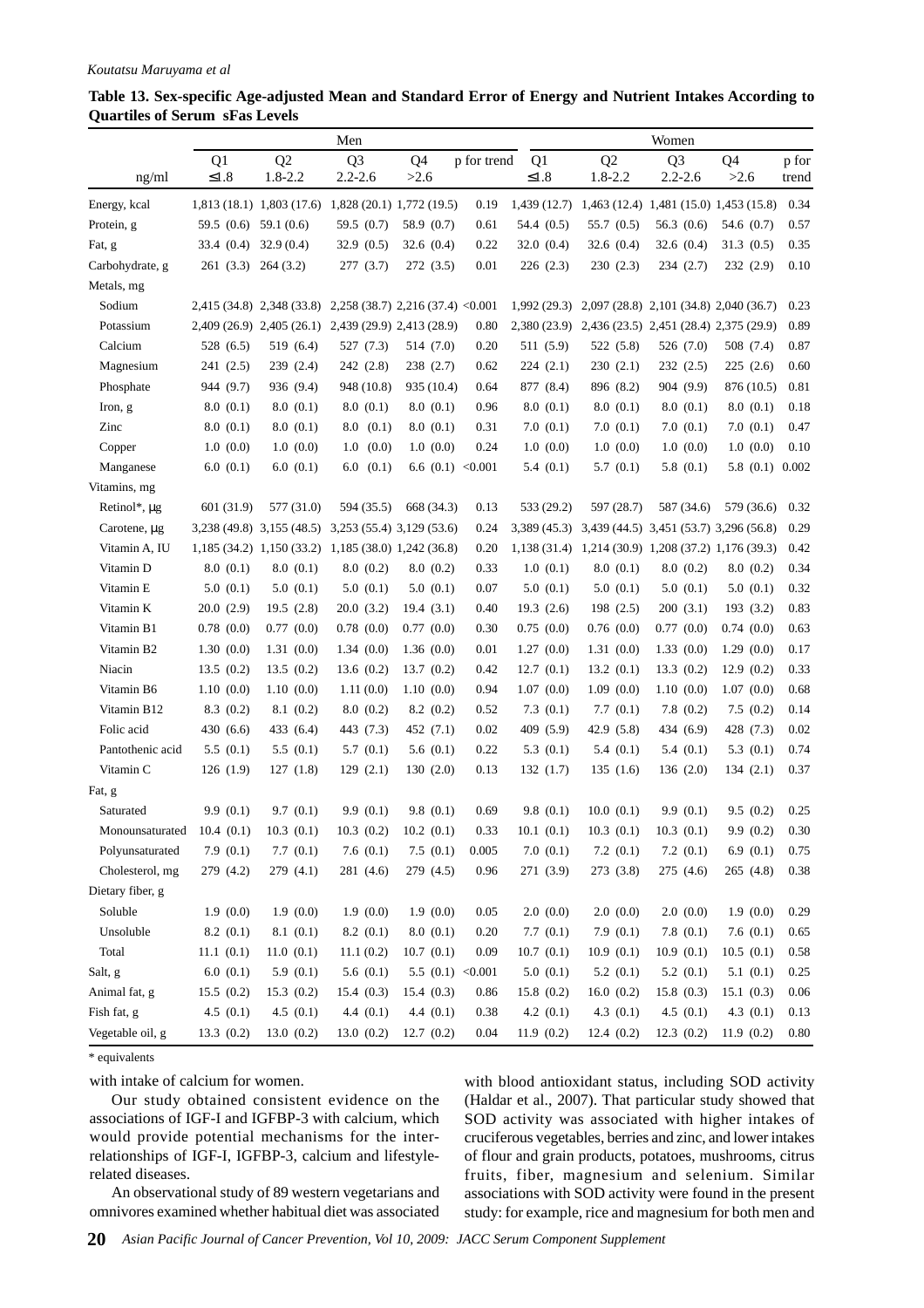women, and potatoes and citrus fruits for women.

In the present study, we further found that IGF-II levels were associated with higher intakes of milk, yogurt, fruits and miso soup, and lower intakes of rice, coffee and carbohydrate; TGF-β1 levels were associated with lower intake of coffee, and higher intakes of miso soup and sodium, and sFas levels were associated with higher intake of folic acids for both men and women. However, few studies have examined whether cancer-related biomarkers, such as IGF-II, TGF-β1 and sFas levels are associated with diets.

There are several limitations in the present study. It was conducted with a cross-sectional design and we did not analyze the associations by adjustment for potential confounding factors. Additionally, the number of food items in our FFQ was smaller than in previous observational studies (Devine et al. 1998; Holmes et al. 2002; Giovannucci et al. 2003; Gunnell et al. 2003; DeLellis et al., 2004; Larsson et al., 2005; McGreevy et al., 2007; Norat et al., 2007; Crowe et al. 2009), and some foods and nutrients were not be estimated by our FFQ. There are subtypes of cereals (bread, noodle and the other flour and grain products) and subtypes of protein (animal, dairy and vegetable) which have been associated with certain cancer-related biomarkers in previous studies (Devine et al., 1998; Holmes et al., 2002; Giovannucci et al., 2003; Haldar et al., 2007; Crowe et al., 2009).

Therefore, further investigation for diet-biomarkers associations, especially protein intake will be conducted in the future. For the moment, the results in the present study should help in interpreting findings for biomarkers linked with risk of cancer and other lifestyle-related diseases in terms of confounding as causality.

## **Member List of the JACC Study Group**

The present members of the JACC Study who coauthored this paper together with their affiliations are as follows: Dr. Akiko Tamakoshi (present chairperson of the study group), Aichi Medical University School of Medicine; Drs. Mitsuru Mori & Fumio Sakauchi, Sapporo Medical University School of Medicine; Dr. Yutaka Motohashi, Akita University School of Medicine; Dr. Ichiro Tsuji, Tohoku University Graduate School of Medicine; Dr. Yosikazu Nakamura, Jichi Medical School; Dr. Hiroyasu Iso, Osaka University School of Medicine; Dr. Haruo Mikami, Chiba Cancer Center; Dr. Michiko Kurosawa, Juntendo University School of Medicine; Dr. Yoshiharu Hoshiyama, University of Human Arts and Sciences; Dr. Naohito Tanabe, Niigata University School of Medicine; Dr. Koji Tamakoshi, Nagoya University Graduate School of Health Science; Dr. Kenji Wakai, Nagoya University Graduate School of Medicine; Dr. Shinkan Tokudome, National Institute of Health and Nutrition; Dr. Koji Suzuki, Fujita Health University School of Health Sciences; Dr. Shuji Hashimoto, Fujita Health University School of Medicine; Dr. Shogo Kikuchi, Aichi Medical University School of Medicine; Dr. Yasuhiko Wada, Kansai Rosai Hospital; Dr. Takashi Kawamura, Kyoto University Center for Student Health; Dr. Yoshiyuki Watanabe, Kyoto Prefectural University of

Medicine Graduate School of Medical Science; Dr. Kotaro Ozasa, Radiation Effects Research Foundation; Dr. Tsuneharu Miki, Kyoto Prefectural University of Medicine Graduate School of Medical Science; Dr. Chigusa Date, Faculty of Human Environmental Sciences, Nara Women's University; Dr. Kiyomi Sakata, Iwate Medical University; Dr. Yoichi Kurozawa, Tottori University Faculty of Medicine; Dr. Takesumi Yoshimura, Fukuoka Institute of Health and Environmental Sciences; Dr. Yoshihisa Fujino, University of Occupational and Environmental Health; Dr. Akira Shibata, Kurume University School of Medicine; Dr. Naoyuki Okamoto, Kanagawa Cancer Center; and Dr. Hideo Shio, Moriyama Municipal Hospital.

#### **Acknowledgements**

The JACC Study has been supported by Grants-in-Aid for Scientific Research (Nos. 61010076, 62010074, 63010074, 1010068, 2151065, 3151064, 4151063, 5151069, 6279102, 11181101, 17015022, 18014011, 20014026) from MEXT, Japan.

The authors express their sincere appreciation to Drs. Kunio Aoki and Yoshiyuki Ohno, Professors Emeritus, Nagoya University Graduate School of Medicine and former chairpersons of the JACC Study, to Dr. Haruo Sugano, the former Director of the Cancer Institute, Tokyo, who greatly contributed to the initiation and conduct of the JACC Study. The authors also wish to thank Dr. Tomoyuki Kitagawa, Director Emeritus of the Cancer Institute of the Japanese Foundation for Cancer Research and a former chairperson of a Grant-in-Aid for Scientific Research on Priority Area 'Cancer', for his valuable support of this study.

#### **References**

- Cadogan J, Eastell R, Jones N, Barker ME (1997). Milk intake and bone mineral acquisition in adolescent girls: randomised, controlled intervention trial. *BMJ*, **315**, 1255-60.
- Crowe FL, Key TJ, Allen NE, et al (2009). The association between diet and serum concentrations of IGF-I, IGFBP-1, IGFBP-2, and IGFBP-3 in the European Prospective Investigation into Cancer and Nutrition. *Cancer Epidemiol Biomarkers Prev*, **18**, 1333-40.
- Date C, Fukui M, Yamamoto A, et al (2005). Reproducibility and validity of a self-administered food frequency questionnaire used in the JACC study. *J Epidemiol*, **15 Suppl 1**, S9-23.
- DeLellis K, Rinaldi S, Kaaks RJ, et al (2004). Dietary and lifestyle correlates of plasma insulin-like growth factor-I (IGF-I) and IGF binding protein-3 (IGFBP-3): the multiethnic cohort. *Cancer Epidemiol Biomarkers Prev*, **13**, 1444-51.
- Devine A, Rosen C, Mohan S, Baylink D, Prince RL (1998). Effects of zinc and other nutritional factors on insulin-like growth factor I and insulin-like growth factor binding proteins in postmenopausal women. *Am J Clin Nutr*, **68**, 200- 6.
- Gann PH, Kazer R, Chatterton R, et al (2005). Sequential, randomized trial of a low-fat, high-fiber diet and soy supplementation: effects on circulating IGF-I and its binding proteins in premenopausal women. *Int J Cancer*, **20**, 116, 297-303.